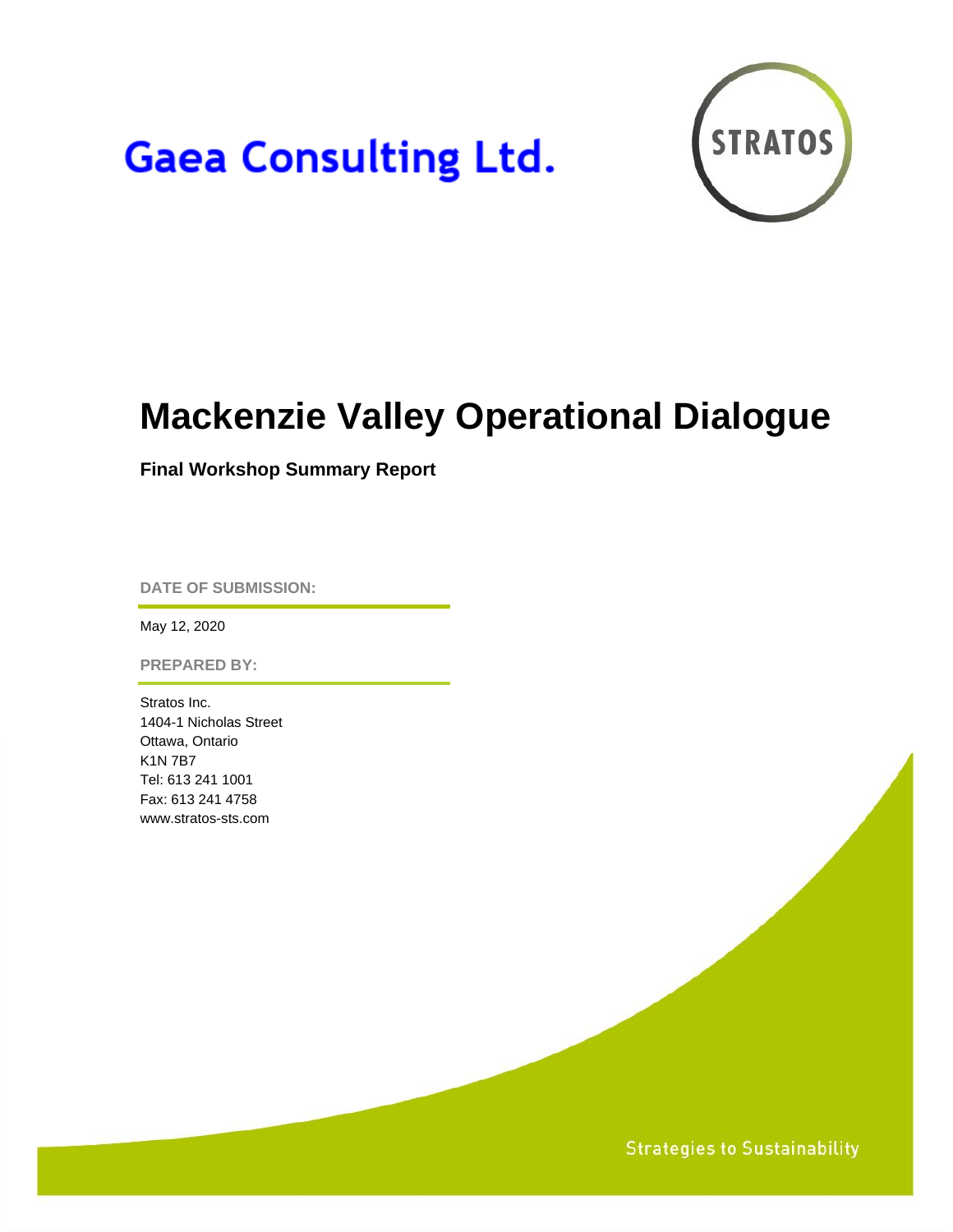### **Our Vision**

A healthy planet. A productive and engaged society. A clean, diversified and inclusive economy.

### **Our Mission**

We work collaboratively with governments, Indigenous peoples, business and civil society to navigate complex challenges, develop integrated and practical solutions and support societal transitions that result in sustainable outcomes.

Stratos runs its business in an environmentally and socially sustainable way, one that contributes to the well-being of our stakeholders – clients, employees and the communities in which we operate. Reflecting this commitment, we have an active Corporate Social Responsibility program. For more information about our commitments and initiatives, please visit our Web page: [www.stratos-sts.com/about/](http://www.stratos-sts.com/about/)









We encourage you to print on recycled paper. Stratos uses 100% post-consumer content recycled paper.

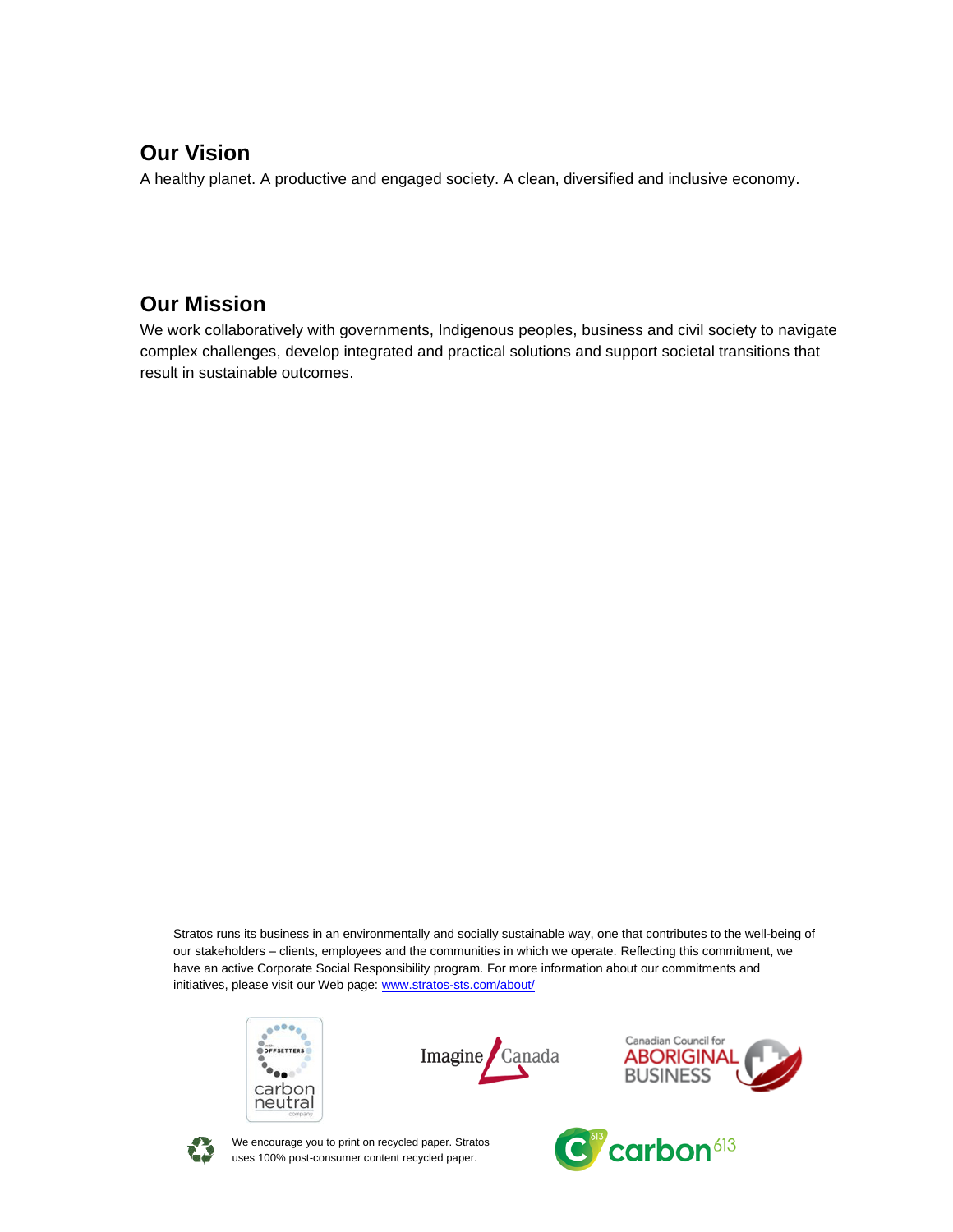## **Table of Contents**

| $\mathbf 1$    |                                        |                                                          |  |  |  |  |
|----------------|----------------------------------------|----------------------------------------------------------|--|--|--|--|
| 2 <sup>1</sup> |                                        |                                                          |  |  |  |  |
| 3              |                                        |                                                          |  |  |  |  |
| 4              |                                        |                                                          |  |  |  |  |
|                | 4.1<br>4.2<br>4.3<br>4.4<br>4.5<br>4.6 | CERTAINTY, CONFIDENCE AND TRANSPARENCY IN THE SYSTEM  10 |  |  |  |  |
| 5              |                                        |                                                          |  |  |  |  |
| 6              |                                        |                                                          |  |  |  |  |
| $\overline{7}$ |                                        |                                                          |  |  |  |  |
|                |                                        |                                                          |  |  |  |  |
|                |                                        |                                                          |  |  |  |  |

#### **List of Figures**

| <b>List of Tables</b> |  |
|-----------------------|--|
|                       |  |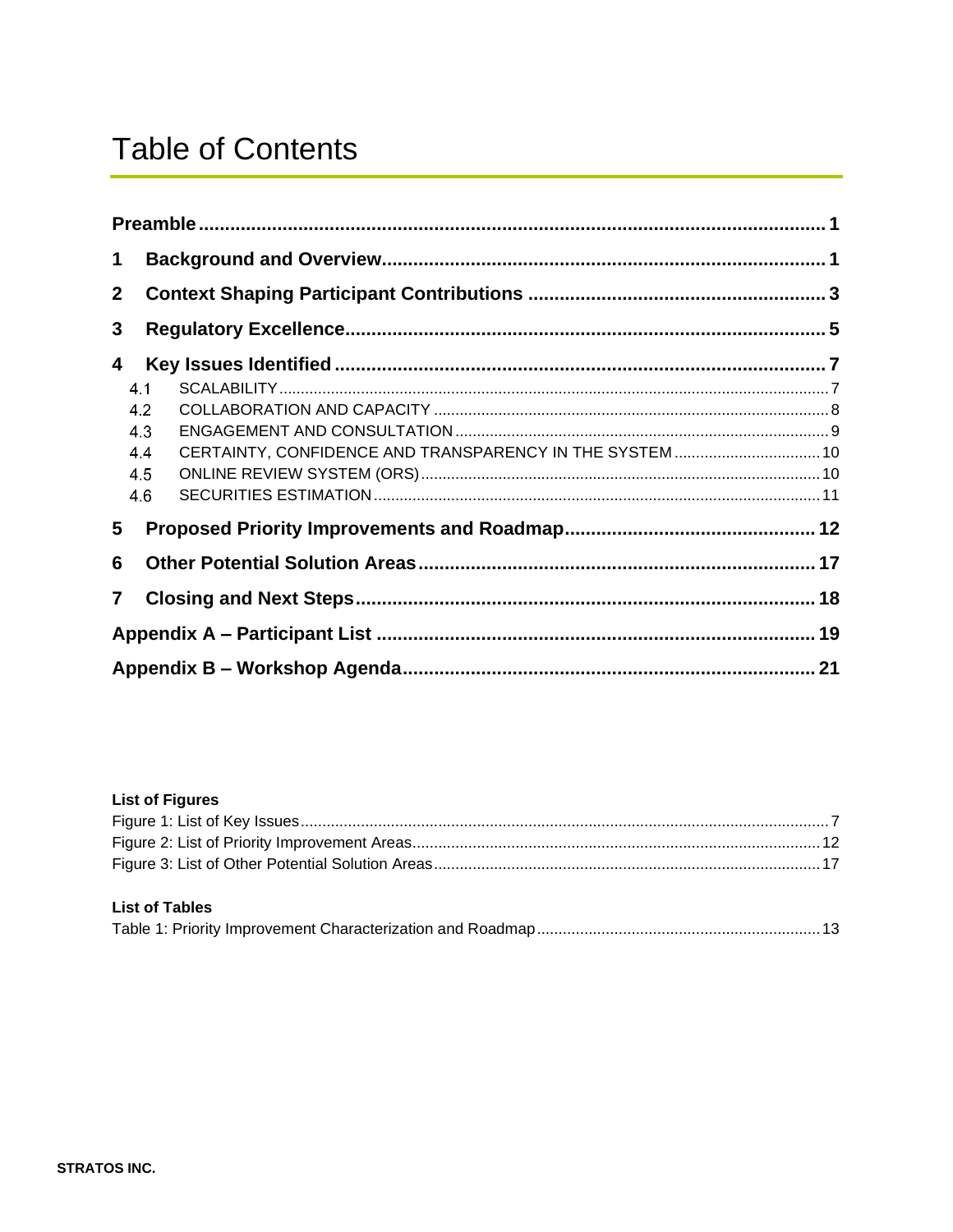### <span id="page-3-0"></span>Preamble

TRATO:

This report is the summary of an operational dialogue held in March 2020, just prior to the far-reaching impacts of COVID-19 and the launch of a suite of response measures. Governments and businesses across Canada have taken extraordinary steps to prevent the spread of COVID-19, including temporarily closing non-essential businesses and shifting to remote working arrangements were possible. The economic and health consequences of COVID-19 is catastrophic, and the impacts will likely be long-term. The state of the global economy, including that of the Northwest Territories, is uncertain.

Immediately following the March workshop, the organizing and participating parties shifted their priorities to responding to and managing the impacts of COVID-19. Given this sudden change in context following the workshop, the priorities, actions and timelines outlined in this report may need to be re-evaluated with respect to this new reality.

### <span id="page-3-1"></span>1 Background and Overview

On March 10 - 12, 2020, participants from industry, Land and Water Boards (LWBs) and the Review Board (MVRB) in the Mackenzie Valley, Indigenous Government Organizations, the Government of the Northwest Territories (GNWT) and the Government of Canada (GoC) met for a 2.5-day workshop in Yellowknife, Northwest Territories to discuss information needed to process mineral exploration applications. A list of participants from the workshop is contained in Appendix A.

The origin of this dialogue was in response to broad concerns raised during the review of Bill C-88 (an Act to amend the *Mackenzie Valley Resource Management Act*, among other Acts). Initially, the GoC, GNWT and industry met to identify priority issues of interest to all parties that could be addressed through dialogue. Some of the issues raised required legislative changes or would take a longer time to implement. However, parties identified a specific topic that could begin to be addressed through dialogue and operational change. The topic chosen for the focus of the March workshop was *information needed to process mineral exploration applications*. The workshop was intended to serve as a 'pilot' and provide momentum for more regular dialogue among parties to collaborate on specific and prioritized operational improvements (both in the NWT and with the potential for extension to Nunavut and Yukon), which may enable other topics to be addressed.

In the fall of 2019, a multi-party group convened on a few occasions to plan for the workshop. In addition, focus group sessions were held at the Yellowknife Geoscience Forum in November 2019 to support workshop planning and design, and to better understand the perspectives of potential participants. These focus group sessions helped to confirm the focus of the workshop scope, identify preliminary issues related to the identified workshop scope, and identify how the workshop could be structured to lead to its success. Following the focus group sessions, a smaller Organizing Committee met on a regular basis from January-March 2020 to support workshop design, planning, and preparations.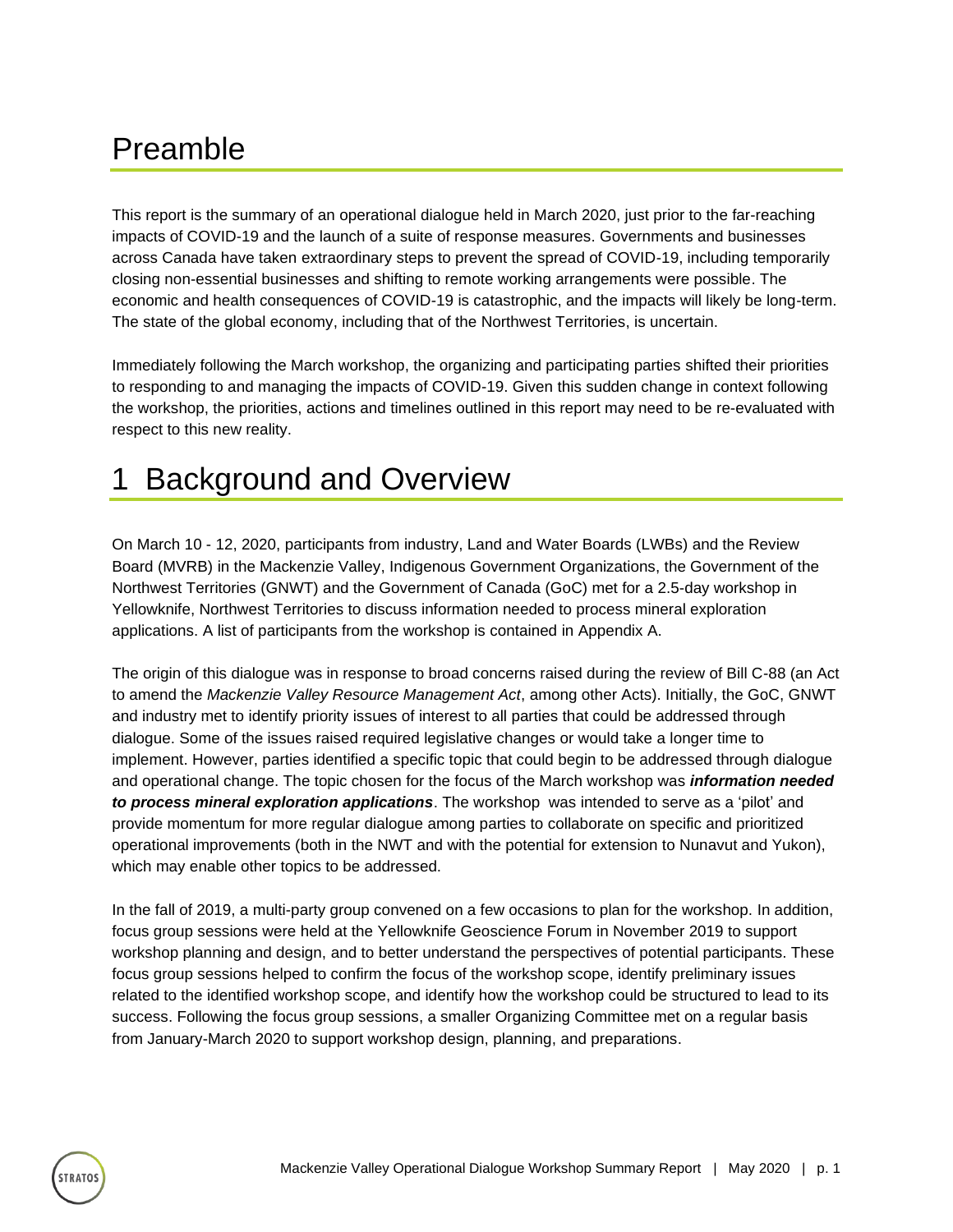Based on the focus group sessions, the following **workshop objectives** were identified:

- 1. **Build increased awareness and knowledge** by the workshop participants and pilot a process to strengthen understanding and knowledge-sharing related to information needed for processing mineral exploration applications.
- 2. **Identify issues** related to information needed for processing mineral exploration applications.
- 3. **Identify options and potential solutions** to the current issues and challenges related to information needed for processing mineral exploration applications. The aim is to generate potential solutions that are within the respective operational and administrative mandates, processes and mechanisms, and that are achievable in the near term, without legislative amendments.
- 4. **Set out next steps and specific actions** (to further assess the impact and efficacy of implementing the potential solutions).

The workshop included presentations, panels, case studies, activities and small- and full-group discussions as different ways to examine and discuss the workshop scope (see Appendix B for the workshop agenda).

**Day 1** of the workshop included initial presentations to build participant awareness and understanding of the Mackenzie Valley water licencing and land use permitting processes and of mineral exploration. A panel and small group discussions also supported an examination of regulatory excellence in the Mackenzie Valley and its application to mineral exploration. By the end of Day 1, participants had identified many issues related to the workshop scope, which the facilitators synthesized for validation at the start of Day 2.

**Day 2** of the workshop began with a process mapping exercise to identify specific points in the regulatory process where issues are experienced, which helped to confirm and expand the issues list and to further characterize issues. Two case study presentations (one on engagement and one on water source information) also helped to highlight lessons learned and different experiences with the regulatory process. And finally, a panel discussion on the role of reviewers in the regulatory process helped to characterize both challenges and opportunities related to this function of the regulatory process. At the end of Day 2, participants identified one key area that they wanted to see included in the solution options, which the facilitators synthesized for the start of Day 3.

**Day 3** of the workshop included consideration and discussion of nine potential priority improvements that had been tabled based on discussion from Day 1 and 2 of the workshop. Participants gave further consideration and, through open discussion, shaped how these priority improvement areas could be advanced, under what timeframe and by whom (as the lead).

**End Result:** The workshop culminated with the identification of a number of priority improvements and immediate next steps by parties to further assess and advance these improvements. Participants recognized that significant work remains to develop (i.e., additional specificity and confirmation of the respective mandates of participating organizations) and implement the improvements. There was commitment to keeping lines of communications open, engaging in ongoing dialogue (including agreement at the workshop on specific dates and approach) and moving forward in the spirit of continuous improvement.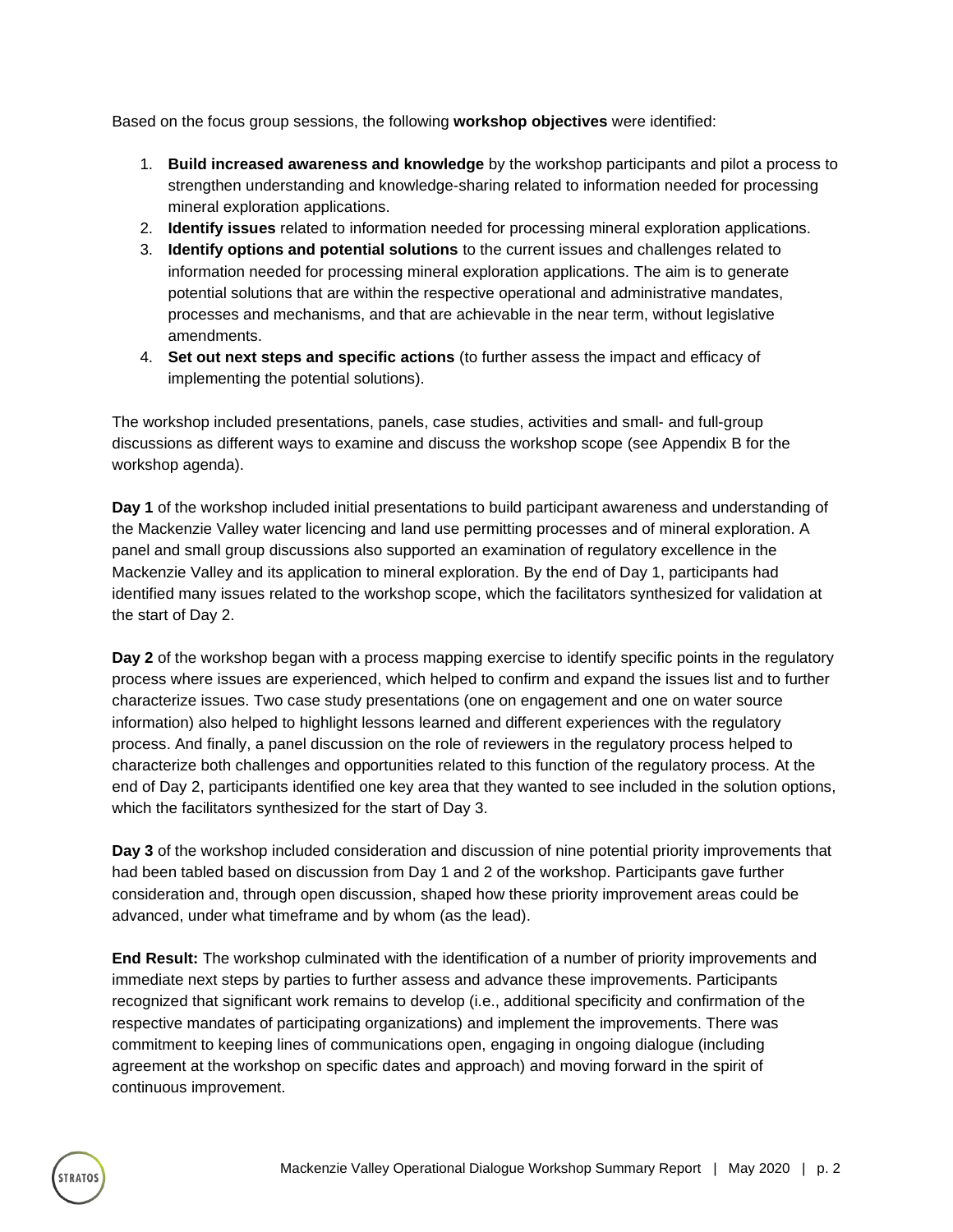This report serves as a summary from the workshop, with the goal of aiding understanding of the context, issues and priority improvements identified related to information needed to process mineral exploration applications in the Mackenzie Valley. Consequently, the report is organized by the following sections:

- **Section 2: Context shaping participant contributions** provides key themes that were raised by participants throughout the workshop
- **Section 3**: **Regulatory excellence** summarizes perspectives on what regulatory excellence looks like in the Mackenzie Valley
- **Section 4: Key issues identified**  summarizes challenge areas related to information needed to process mineral exploration applications
- **Section 5: Proposed priority improvements and roadmap** identifies the priority solution areas and outlines the path forward, roles and responsibilities and timelines
- **Section 6**: **Other potential solution areas** identifies other solution areas that were either beyond the workshop scope or require contributions from parties not participating in the workshop
- **Section 7: Closing and next steps** synthesizes participants' closing reflections, considerations and ideas to more effectively and efficiently implement the solution areas and work collaboratively together.

## <span id="page-5-0"></span>2 Context Shaping Participant Contributions

Naturally, there are many contextual factors that shaped participants' contributions throughout the workshop. In particular, a few specific themes were raised consistently throughout the workshop are described below.

**The state of the NWT economy and investment in mineral resource development.** A number of participants are concerned about the state of the NWT economy and investor confidence in the Mackenzie Valley regulatory regime. For example, analysis and a scenario developed by the GNWT to examine the significance of non-renewable resource development in the territorial economy, especially the existing diamond mines (and their remaining operating timelines), showed that the closure of the diamond mines would reduce the NWT economy by about \$1.1 billion (or about 23%), the GNWT would suffer a \$162 million revenue loss (about 10% of operational expenditures) and 3300 jobs in the NWT would be lost. <sup>1</sup> Some participants are of the view that the regulatory process is an impediment to mineral exploration, because it is unnecessarily challenging for proponents to navigate and is dissuading investment. Several participants provided that mineral exploration is important and plays a key role in sustaining a healthy mining industry and it continues to provide, and even grow, the significant economic contributions that the NWT has come to rely on. Discovery of mineral deposits may lead to the development of future mines. Mineral exploration and development generate socio-economic benefits for governments and communities, but these socio-economic benefits are not believed to be considered during the preliminary screening of smaller projects that do not trigger environmental assessments. For northern communities, where opportunities may be limited, job creation, the generation of tax revenue to support local community initiatives and infrastructure, can be beneficial.

<sup>&</sup>lt;sup>1</sup> NWT Economic Symposium: Summary Report. Gaea Consulting Ltd. October 2018. https://www.ntassembly.ca/sites/assembly/files/td\_396-183.pdf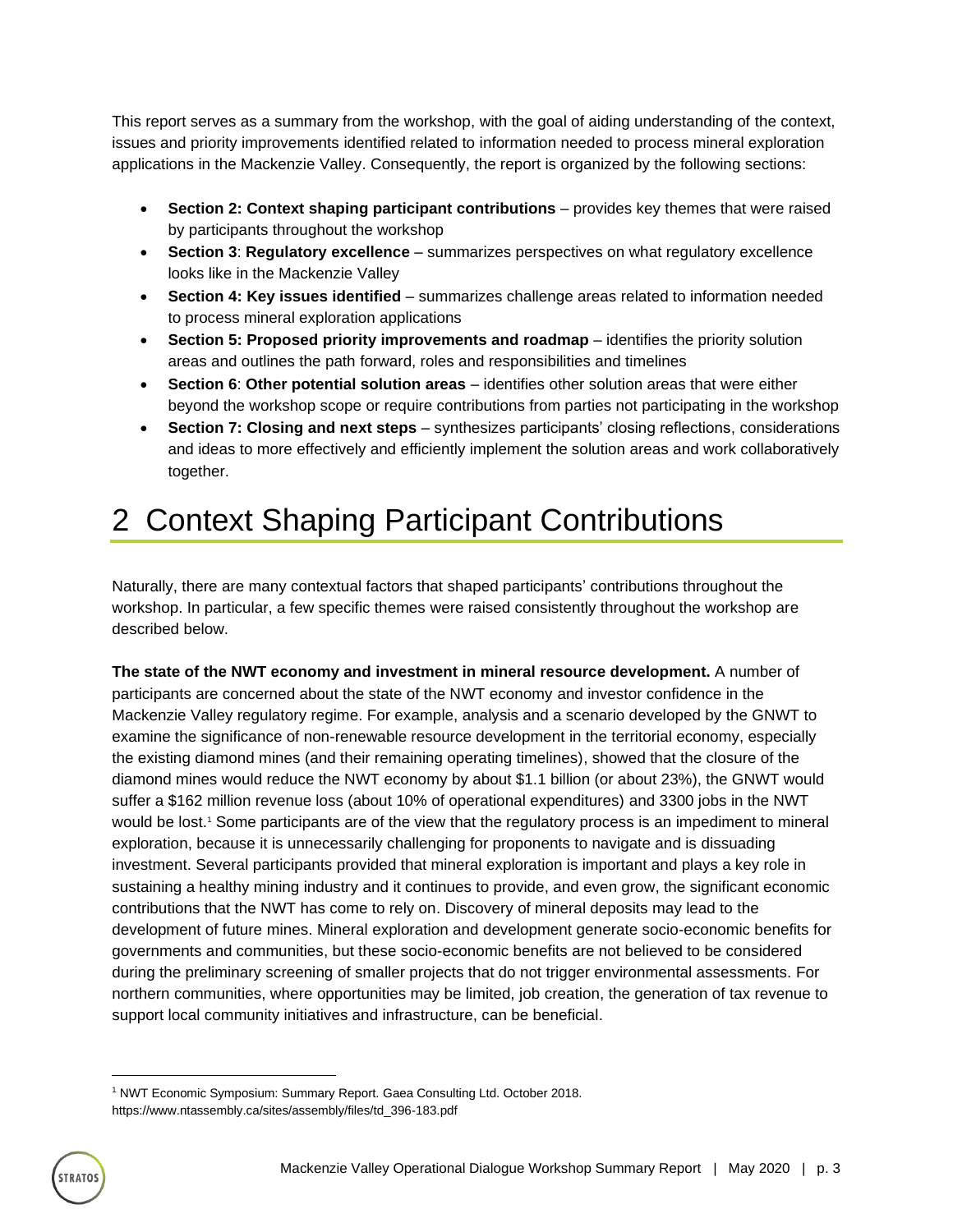**Meaningful consultation and engagement**. Many participants are also concerned about meaningful consultation and engagement with Indigenous communities. Many Indigenous communities want to understand the potential benefits and impacts of mineral exploration. For example, there are Indigenous communities that want to participate in the economic benefits of mine development. Exploration must also mitigate potential impacts. In particular, many Indigenous communities are still impacted by abandoned contaminated sites or recall activities where burial sites were disturbed / destroyed by exploration activities. Indigenous communities want to have meaningful conversations before activities occur so that they can avoid harm to the environment, their people and way of life. Although it was recognized that Indigenous consultation and engagement is important, there were also other views about the breadth and depth of engagement that is necessary for early exploration projects, where activities and impacts are smaller. Some participants are also of the view that governments are not effectively fulfilling their duty to consult and accommodate and are delegating this authority to proponents.

**Awareness and knowledge about mineral exploration.** Increasing the understanding of all parties about mineral exploration to support its effective regulation (i.e., the stages and associated activities, as well as the financial investment risks that explorers face given the low probability of locating a prospective feasible mineral resource) was a recurring theme throughout the workshop (where both government and explorers have a part to play in building awareness and understanding). Reference was made that 'mineral exploration is not mining'. This was a core aspect of the theme of scalability of the regulatory system to mineral exploration (one of the key issues and consequently one of the proposed priority improvements).

**An evolving regulatory system.** There is recognition that the regulatory landscape in the NWT has changed over time and is still evolving. Some elements of the co-management system established through the *Mackenzie Valley Resource Management Act* (MVRMA) are not fully implemented in some regions (such as comprehensive land claims and completed land use plans), but progress continues. In addition, the *NWT Devolution Act* that was enacted in 2014 resulted in the devolution of authority from the federal to the territorial government and hence a change of roles for parties in the resource management and regulatory system. And now, the new NWT *Mineral Resources Act* will result in further change. Given the number of organizations and interests involved and the evolving context, participants noted some challenges related to clarity of implementation and responsibility which continues to be addressed including through this workshop.

**Differing perspectives.** There were a number of different parties attending the workshop with varying interests, viewpoints and motivations. Throughout the workshop, participants reiterated the importance of regular and ongoing dialogue to foster greater understanding of different perspectives, which is necessary to support continuous improvement and build effective working relationships. Throughout the discussion we heard participants describe words like 'balance' and 'consistency' and 'certainty' in very different ways, which emphasized the importance of recognizing and respecting diverse perspectives to fully understand an issue.

**TRATOS**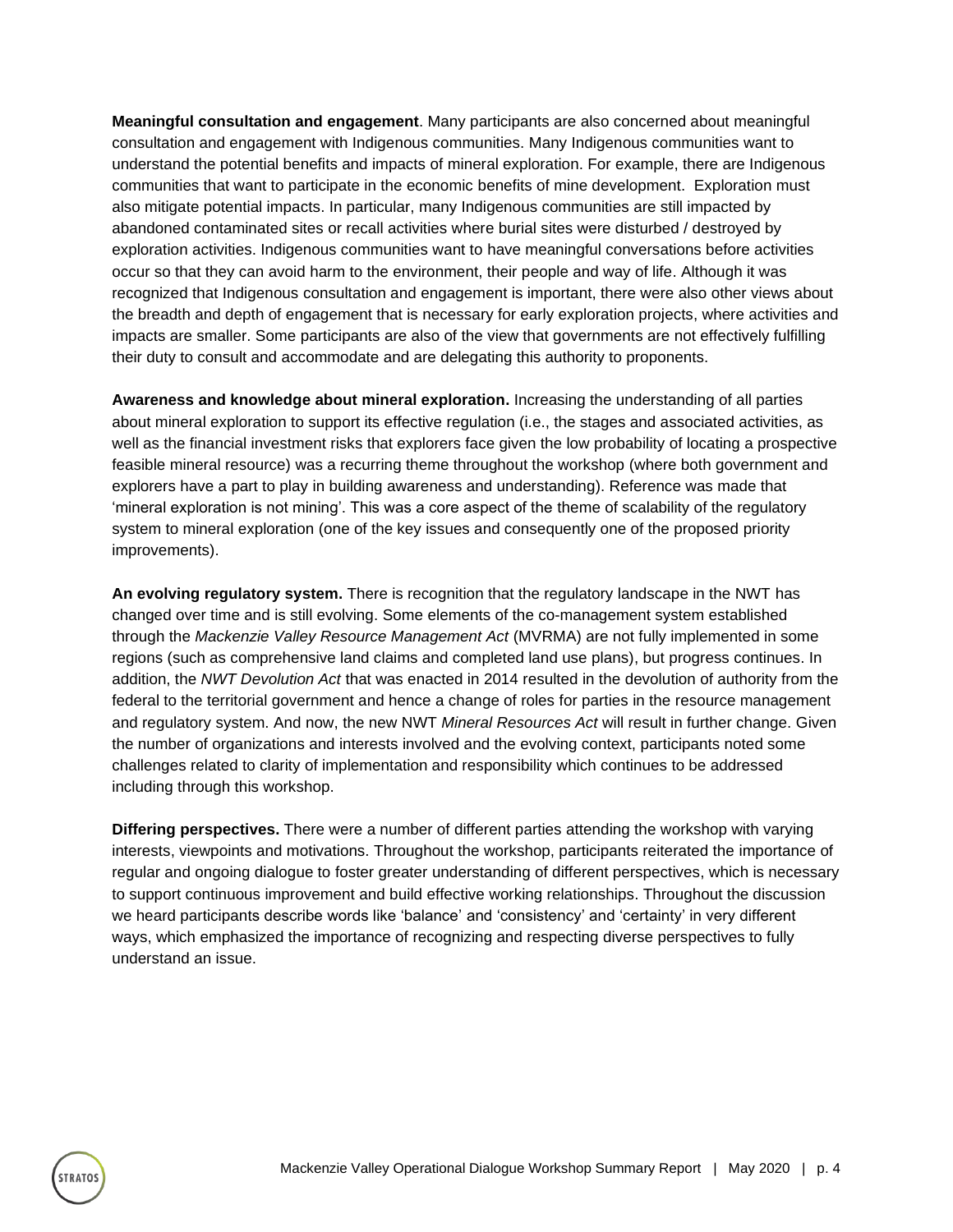## <span id="page-7-0"></span>3 Regulatory Excellence

Much of the afternoon on Day 1 was dedicated to exploring the notion of regulatory excellence (i.e., efficiency and effectiveness) as a way to understand both differing and common perspectives. Through a Panel and small group discussions, participants explored what regulatory excellence looks like in the Mackenzie Valley and what it means to them individually. The working definition provided to panelists and participants was:

*'Regulatory excellence' considers both regulatory efficiency and effectiveness. 'Regulatory excellence' reduces compliance burden on business and regulators without compromising effectiveness, i.e. ensuring that key regulatory objectives continue to be met, and regulatory standards upheld, with the level of integrity and transparency expected by the public.* 

Participants elaborated on this definition and identified the following key indicators of regulatory excellence, which represents a more fulsome definition of 'regulatory excellence' that integrates multiple perspectives:

- All parties have the same view about how the regulatory system is working (which means that all parties are able to understand each other)
- Financial investment in the NWT mineral industry remains healthy
- Applications shouldn't fail; the regulatory process should ensure that exploration, if approved, proceeds in the right way
- Processes (including engagement) are scaled to the scope of impacts of projects (risk-based assessment)
- Exploration projects are expedited
- The right regulatory tool is used for the right job
- Evidence of continuous improvement through collaboration (a collaborative regulatory system requires collaborative solutions)
- Strengthened consultation and engagement with sufficient resources and capabilities by government, industry and communities
- Improved educational programs and/or activities so communities understand what mineral explorers are doing and why (which is also an outcome of the previous bullet)
- Negative impacts of projects are minimized and positive impacts are maximized

Participants were asked: 1) why is regulatory excellence important, 2) how regulatory excellence impact one's work / role / way of life and 3) what were their hopes for what can be achieved going forward. Key points raised by small groups and individual participants in plenary discussion are captured below.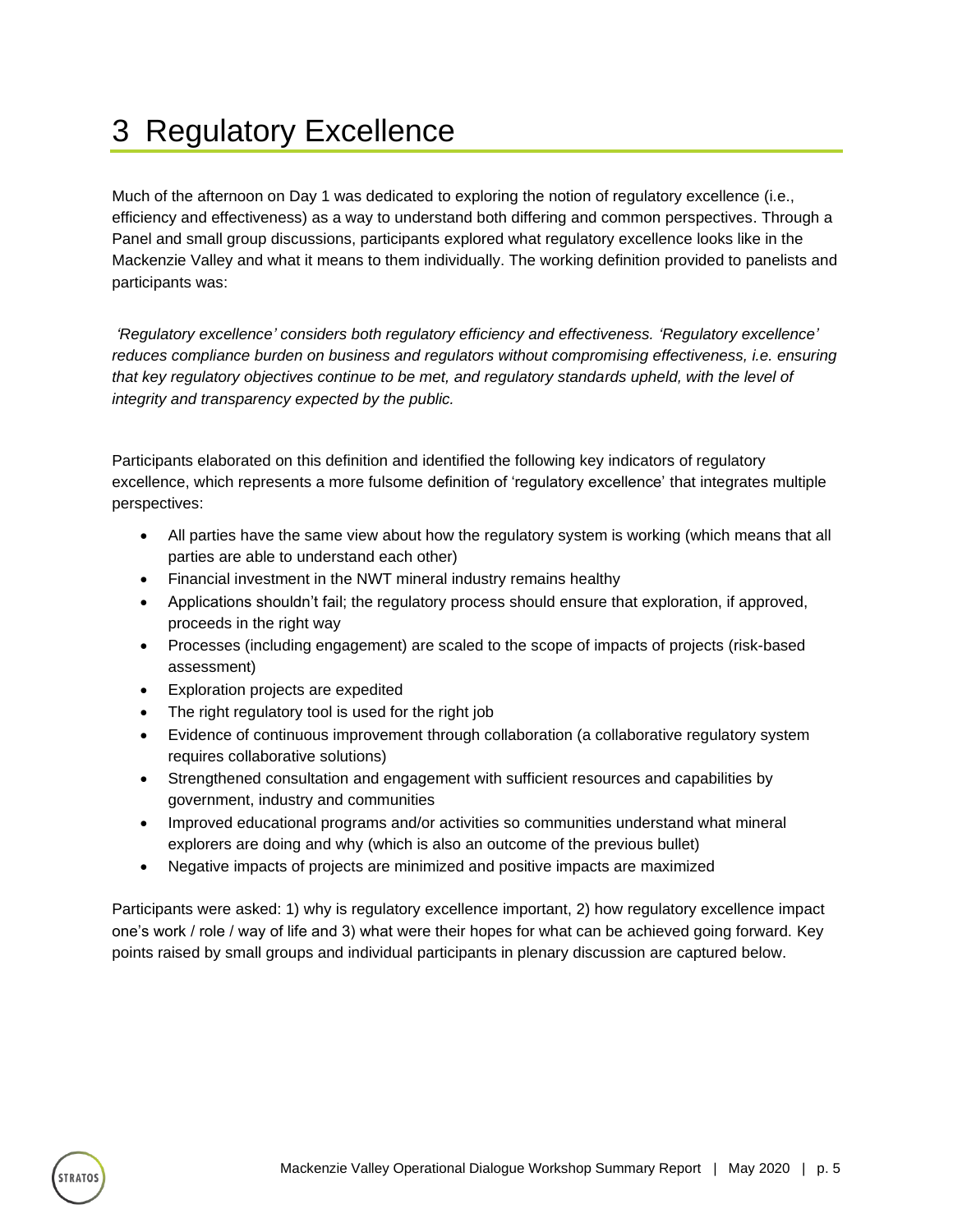

- •Promotes responsible development that balances environment, culture, wellbeing and business development
- •Promotes investment, economic development and long-term benefits (e.g., creates jobs, taxes can be used to support social services, etc.)
- •Provides predictability and consistency for all parties
- •Identifies expectations, scope requirements and makes information accessible •Promotes fairness
- •Includes meaningful participation of Indigenous peoples and potentially affected stakeholders
- •Has significant implications on exploration activities
- •Promotes confidence

#### **How it impacts one's work / role / way of life?**

- •Rewards good operators and bad operators are accountable for their actions •Is grounded in the principles / tenets of organizations
- •Can support work-life balance (e.g., applications are efficiently processed so time can be allocated on other activities)
- •Can be used to promote exploration which already contributes to the way of life and benefits that many experience in the NWT

#### **Hopes for what can be achieved going forward?**

- •Balance of economic, environmental, social and cultural benefits and impacts
- •Information requirements are scaled based on the size of the project
- •Considers how consultation and engagement can be scaled based on the scope of exploration impacts
- •Improvement to securities estimate so that its adequate and reflective of liability
- •Development of standarized (optional) management plan templates
- •Improved timeliness of the application process
- •Clarity on the regulatory process and information needed to process applications. No surprises without prior dialogue with industry.
- •Better communication, awareness and education
- •Greater transparency of the Board decision-making process
- •Leads to predictable outcomes

These discussions on regulatory excellence set the stage for preliminary solution identification.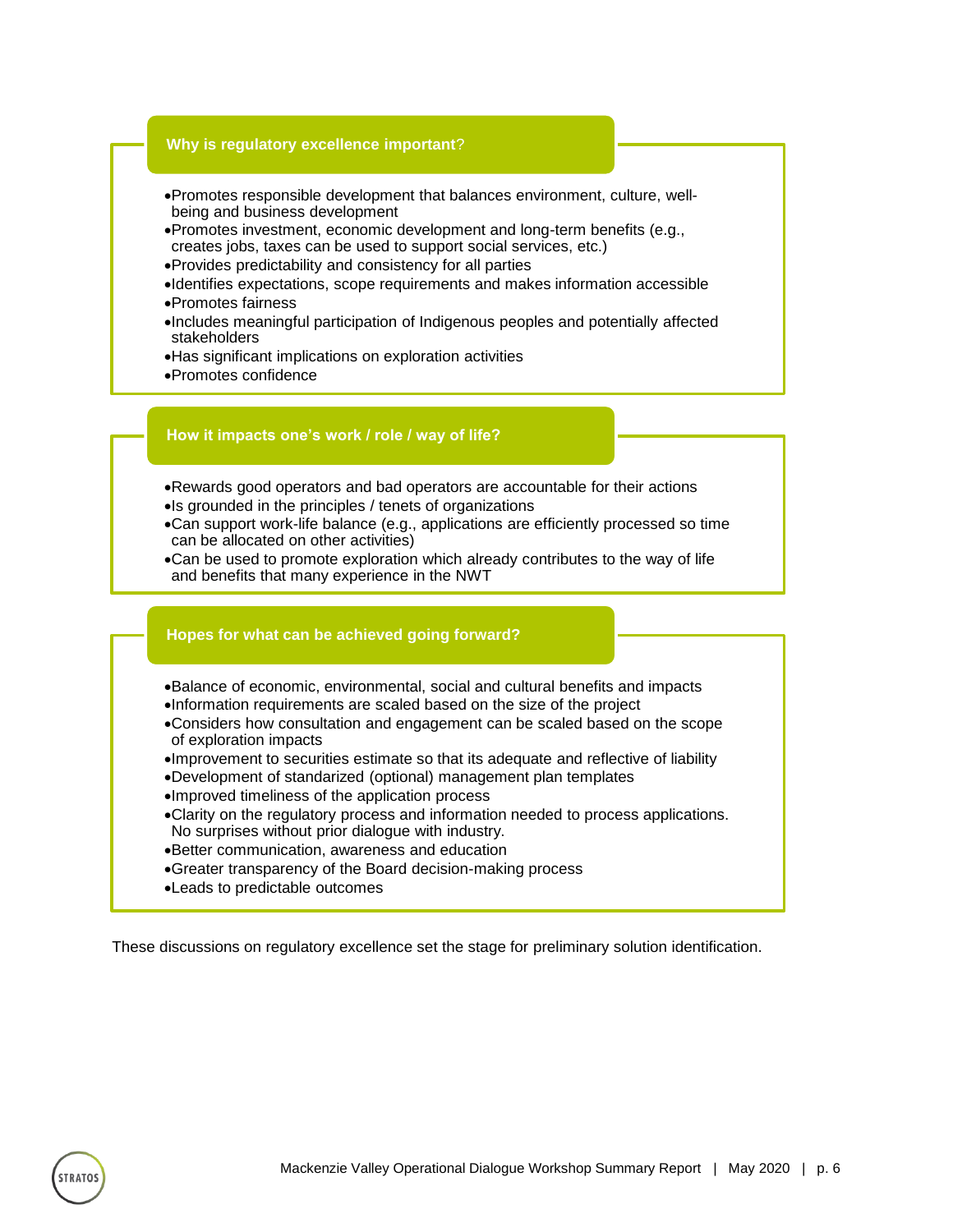## <span id="page-9-0"></span>4 Key Issues Identified

Throughout the workshop, participants identified a number of key issues related to information needed to process mineral exploration applications. A synthesis of the issues is described in this section.



<span id="page-9-2"></span>**Figure 1: List of Key Issues**

### <span id="page-9-1"></span>**4.1 SCALABILITY**

**TRATO** 

There is a desire to ensure that information needs are *'scaled'* to exploration stages, so that they are commensurate to the size and potential risk (function of probability and impact) of projects. Currently, the regulatory approach and information needed to process mineral exploration applications are perceived as onerous and not reflective of the level of activity and impact of exploration projects.

**Exploration Projects:** Industry is of the view that the water licencing and land use permitting processes (which ensure procedural fairness) are the same for mineral development projects (i.e., mines) as for exploration projects, which have significantly less activity and impact. However, LWBs state that the process, steps and timelines for mines are much different than those for exploration projects and are ultimately determined by the type of authorization an applicant requires.

In addition, industry is of the view that exploration projects have significantly fewer resources (i.e., both financial and human), which means they have fewer resources to navigate the regulatory system. While the GNWT Pathfinder Program within the Department of Industry, Tourism and Investment (ITI) has supported some proponents in effectively navigating the regulatory system, the effort and resources required to provide this support has been significant, but not necessarily adequate to meet demand

Industry also believes the current thresholds for triggering regulatory authorizations are too low and would like to see the regulations changed to thresholds of 1000 person days for a land use permit and 300 m<sup>3</sup>/day for a water licence. This latter point was noted and had some support from other participants but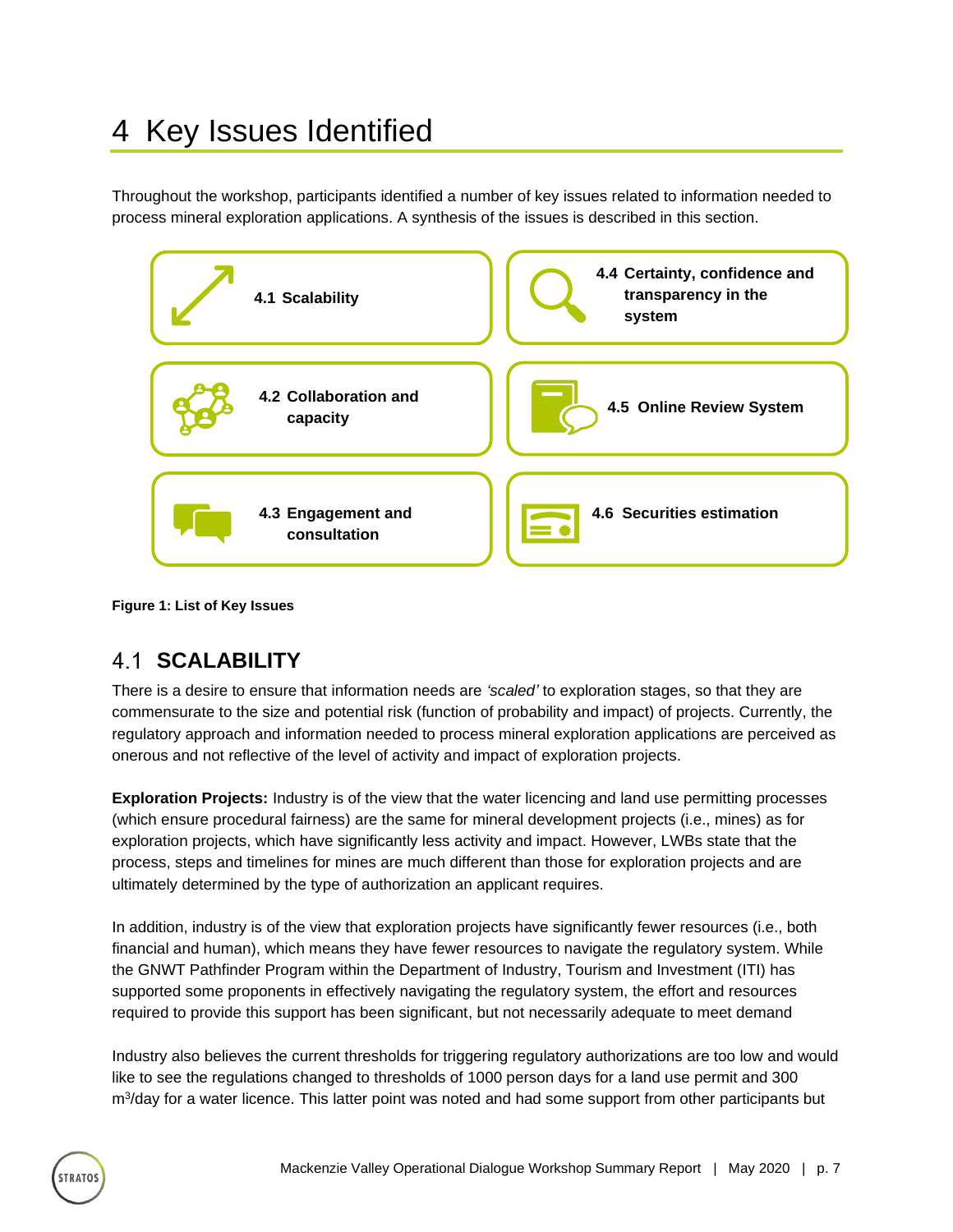was not discussed in detail or fleshed out as a solution because it did not meet the criterion of an 'operational improvement', because changes to regulations would be required.

**Management Plans**: The requirement to produce management plans (specifically for engagement, spills, waste and closure) is an area of concern for industry. There appears to be a lack of clarity (or possibly a misperception) around the level of detail required in management plans for exploration projects, which results in confusion and additional effort (and resources) by industry and their technical consultants to navigate (and may result in unnecessary work for LWBs to review). The LWBs stated that 'scalability' is already built into the application process as well as the various templates for preparing management plans that already exist. The expectations for the level of detail required in management plans for exploration projects is not the same as for projects with more significant activity, and in fact management plans may not even be required for the smaller-scale projects; however, this is not universally understood by proponents. Many participants think there is an opportunity to be more prescriptive or 'templated' with management plans for exploration projects. The potential for optional templated management plans that could also be customized by the proponent would allow them to tailor plans to specific projects. Additionally, the scope and content of project specific management plans should be commensurate with the potential risks and of the level of resources available to develop the plans.

### <span id="page-10-0"></span>**COLLABORATION AND CAPACITY**

**TRATOS** 

The co-management regime in the Mackenzie Valley originates from land claim agreements and is based on concepts of integration, coordination, and co-management of resources between governments and Indigenous groups. While the regime requires the involvement, collaboration, and sufficient capacity of governments, regulators, Indigenous peoples and industry to operate effectively, there is a perception that there has not been adequate or sustained collaboration and that the capacity of all parties is constrained.

**Multiple organizations and roles:** There are multiple regions within the Mackenzie Valley regime and multiple organizations responsible for specific components of the system. While these characteristics can influence the perceived and actual consistency and predictability in the regime, this reality highlights the need to fully implement all aspects of the regime and to foster continuous dialogue, collaboration, and improvement to support its effective and efficient functioning. There is a perception that silos have formed across organizational mandates and that there is no 'one stop shop' for proponents to access all the information needed to navigate the regulatory system. Resource Development Advisory Groups (RDAGs) were identified as a mechanism that could support further collaboration in regions without settled land claims or for specific types of projects – participants see value in the RDAG concept, but believe the implementation of RDAGs needs to be improved (including having the right parties at the table, strengthening action item follow-up, and protection of sensitive and/or privileged proponent information).

**Resources and capacity**: All organizations have limited resources and capacities to engage and/or collaborate with various parties on a sustained basis. Indigenous communities lack capacity funding to adequately review mineral exploration applications (particularly given the shorter legislated timelines for the land use permitting process); exploration companies lack capacity to navigate what have been characterized as 'onerous' requirements (this is reflective of the scalability issue discussed earlier); and government departments have limited resources to review applications. In addition, although there is a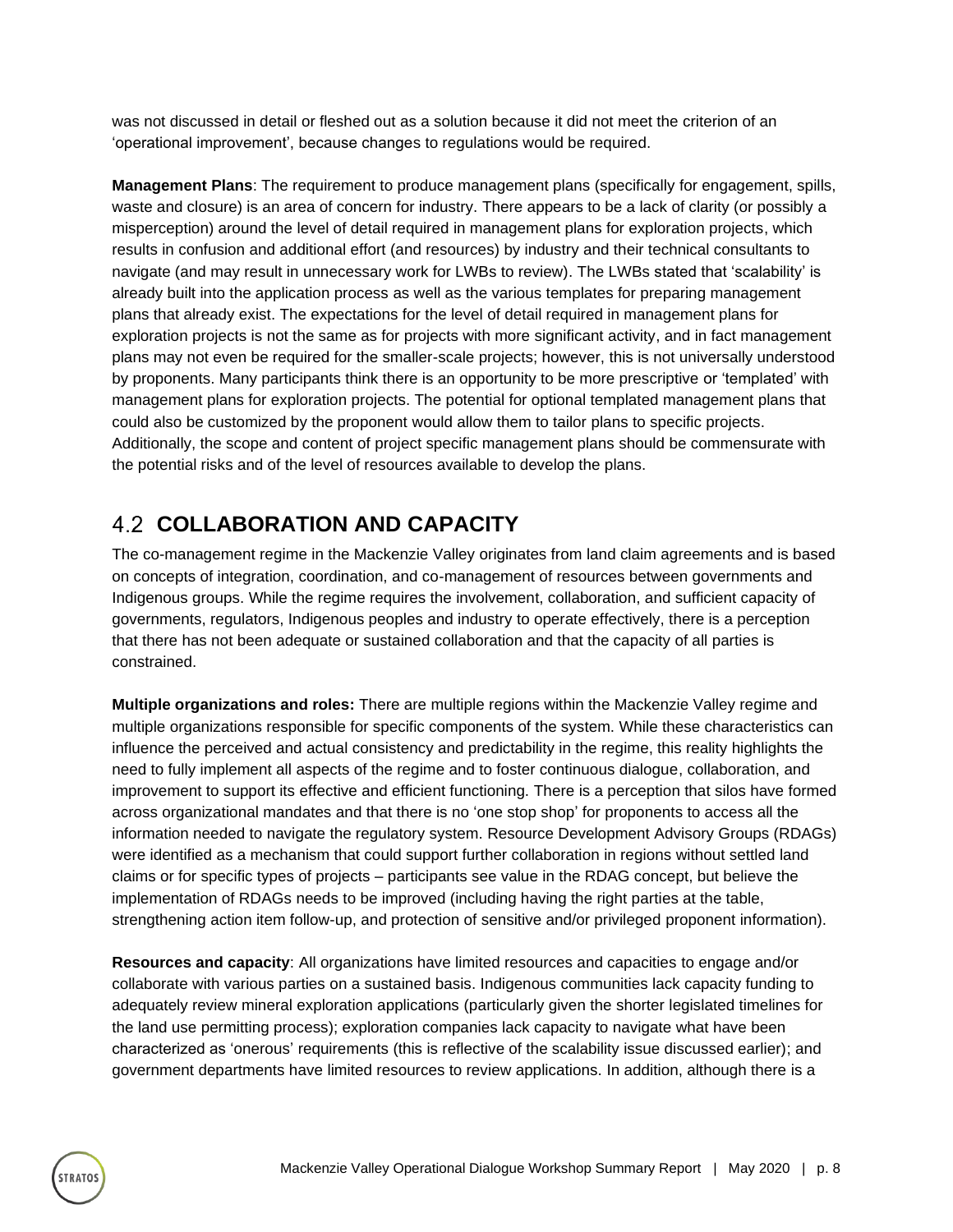greater interest to collaborate among parties, it was noted that parties often lack capacity to follow through on the commitments from those collaborations.

### <span id="page-11-0"></span>**ENGAGEMENT AND CONSULTATION**

Engagement and consultation are an important part of the co-management system (and water licencing and land use permitting processes) in the Mackenzie Valley. With various organizations responsible for different components of engagement and consultation and without all aspects of the co-management system in place (e.g., finalized land claim agreements and land use plans for all regions), there are perceived 'disconnects' in the regulatory system, which are believed to impact both consistency for Indigenous communities and certainty for exploration projects. In particular, there are differences in perspectives with regard to:

- The nature, purpose, type and depth of engagement and consultation for different stages of mineral exploration; and
- Who is responsible for engagement and consultation (and when, how and with whom this should occur).

**Free entry system and engagement:** Participants identified a disconnect between the free entry system (which allows claims to be staked prior to engagement) and the spirit and intent of the co-management regime outlined in the MVRMA (which builds in engagement as a key component of the regulatory process). This disconnect is further exacerbated when land use plans are not finalized (which would otherwise outline areas where specific activities may take place). Governments, although having a '*duty to consult'*, may or may not have undertaken some consultation or engagement in an area prior to staking. These disconnects are concerning to communities, because they would like to be engaged at the earliest point possible; and they are also concerning to industry who are striving for increased certainty and have interpreted the law (under the Mineral Resources Act) that staking a claim grants a right to exploit what is found.

**Depth and breadth of engagement:** Through the project application process, the LWBs require applicants to carry out engagement prior to submitting an application; otherwise an application will not be deemed complete. The MVLWB *Engagement and Consultation Policy* and *Engagement Guidelines for Applicants and Holders of Water Licences and Land Use Permits* are in place to provide guidance to proponents. Industry participants expressed concerns and questions about the breadth and depth of engagement required, specifically identifying 'how much engagement is enough?' and whether engagement can be focused on directly affected communities. Although industry is strongly supportive of community engagement, engagement activities can be onerous for early stage exploration projects as financial and human resources are limited and there is a desire to achieve the right level of engagement for the scale and scope of exploration impacts. Some industry participants also expressed concerns that governments are not effectively fulfilling their duty to consult and accommodate and, in some cases, have been delegating consultation with Indigenous peoples to proponents. Indigenous community representatives stated that many communities face capacity challenges; however, would like to be consulted at the earliest point possible to allow for adequate review of applications.

Concerns were also raised by industry about 'public concern' requiring a project to proceed through an environmental assessment, as is required by the legislation. One example of this was cited (Husky

TRATOS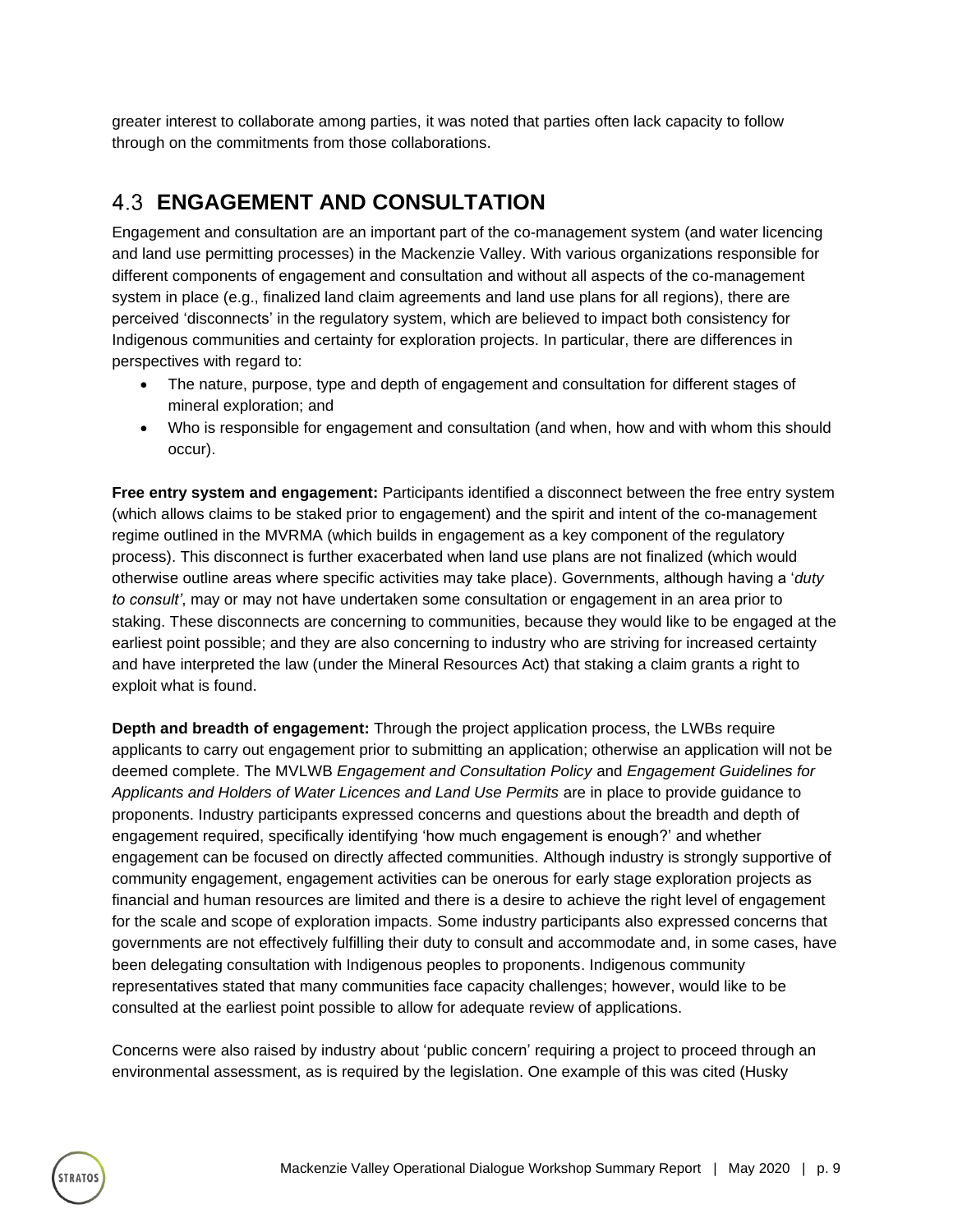Energy on the White Beach Point<sup>2</sup> area). However, another participant stated that preliminary screeners will actually look at the root cause of public concern to determine whether it resulted from another impact or interaction/pathway from the project in relation to the environment which may then impact people.

#### <span id="page-12-0"></span>**CERTAINTY, CONFIDENCE AND TRANSPARENCY IN THE SYSTEM**

There are perceptions that the regulatory process is not providing certainty and confidence for industry and that elements of the water licencing and land use permitting processes are not fully transparent. This perception exists even despite dedicated efforts in the water licencing and land use permitting processes to promote certainty (e.g., the development of guidelines by LWBs) and transparency (e.g., the use of the Online Review System). These perceptions seem to exist in part due to broader regime factors and realities, the emergence of unanticipated issues during the application and review process, and the LWB decision-making processes.

**Process or requirement changes mid-application**: Certainty, clarity, and predictability are seen by industry to be particularly impacted when less common issues arise. Recent applications (where water source information was required mid-way through the process) were cited as examples of this, which resulted in a surprise for proponents. There is a desire to ensure that processes are clear from the outset (to allow proponents to make informed decisions on how to proceed) and that there are appropriate mechanisms to deal with unanticipated issues that do not impose undue costs (i.e., financial, human resource or delays) on industry mid-application.

**Board Decision-Making:** Some participants do not perceive the Board decision making process to be transparent. There is a period following the Online Review System step (where LWB staff undertake analysis, provide recommendations to the Board, and the Board arrives at its decision) and it is this period where proponents feel exposed and don't know what the outcome will be. Industry participants noted that they appreciate when Staff Reports to the Board are made available publicly; however, industry would like to see these reports consistently and prior to the Board decision so they can better plan for the outcomes of the decision.

### <span id="page-12-1"></span>**4.5 ONLINE REVIEW SYSTEM (ORS)**

The ORS was designed to allow reviewers, interested parties, and the public to submit their comments on applications and submissions and for proponents to respond. The system was designed to be a transparent public record of comments, recommendations, and responses. However, in practice, the volume of standard comments provided by reviewers has created a burden for industry and regulators, and the ORS does not provide clear opportunity for dialogue on comments between reviewers and industry.

**Volume of standard comments:** Some reviewers are submitting (duplicating) standard mandate-type comments and recommendations via the ORS; however, answers may have already been included in the application. Proponents have one week to respond to these comments and the respective LWB has to

 $2$  As the draft version of this report was reviewed, it was noted that there are different understandings of the facts regarding the White Beach Point Project by proponents and other interests. This Project was only referenced in passing at the workshop and not discussed in detail from different perspectives.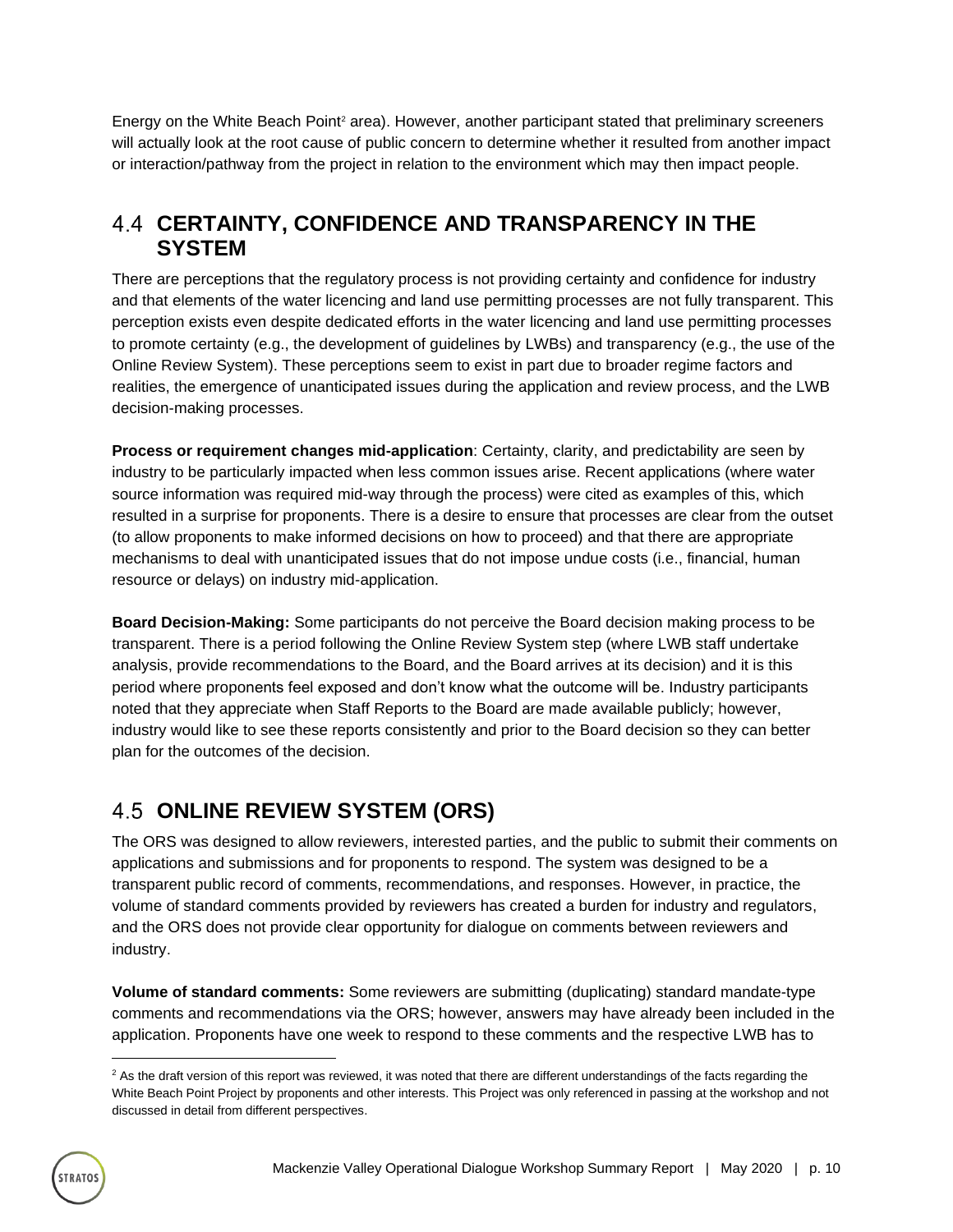review all comments, recommendations, and responses, so it can be burdensome for these parties. (However, there is guidance on the ORS, which asks reviewers to have focussed and specific comments and to seek clarification and ask questions of the applicant directly offline).

**Functionality of ORS:** At times where there are unanticipated issues or clarifying questions, the ORS does not always serve as a useful platform for dialogue between proponents and those that submit comments and recommendations and/or concerns. Some believe that it is easier to manage the issues and comments "offline" rather than via the ORS (and guidance on the ORS encourages direct dialogue between reviewers and proponents); however, this opportunity may not be universally understood and could be facilitated through additional guidance.

### <span id="page-13-0"></span>**4.6 SECURITIES ESTIMATION**

There is a desire to ensure that securities estimates are adequate and reflective of potential liability, but the tools for arriving at securities estimates are believed to be either outdated and not scaled to exploration and the process for arriving at securities estimates is not perceived to be straight forward. There is also no process for the relinquishment of liability for water licences. Securities is one of the priority issues for industry.

**Tools:** Financial securities are in place to ensure that operators effectively clean up sites. Based on inspectors' knowledge, there have only been two cases in the last 15 years where site clean up has been neglected. Typically, smaller and early exploration projects have more limited environmental impacts as compared to other stages of development. The RECLAIM model, which was developed for projects requiring a water licence is not seen to apply or reflect the reality of smaller projects – including exploration. In addition, the worksheet that is used for land use permit estimates is considered outdated and ineffective by both regulators and proponents.

**Process:** Following devolution of lands and resources, responsibility for financial securities migrated from the GoC to the GNWT. Currently, the process whereby industry and GNWT both prepare security estimates for exploration projects, which can result in a disparity in the two security figures produced, is seen as difficult to navigate with the perception that LWBs are left to reconcile the difference in the estimates. The GNWT will be reviewing its approach to financial securities in 2020 (for all projects, not just exploration).

It was also noted that there is currently no process outlined in legislation for the GNWT to relinquish liability for water licences once the project is closed and the site is cleaned up.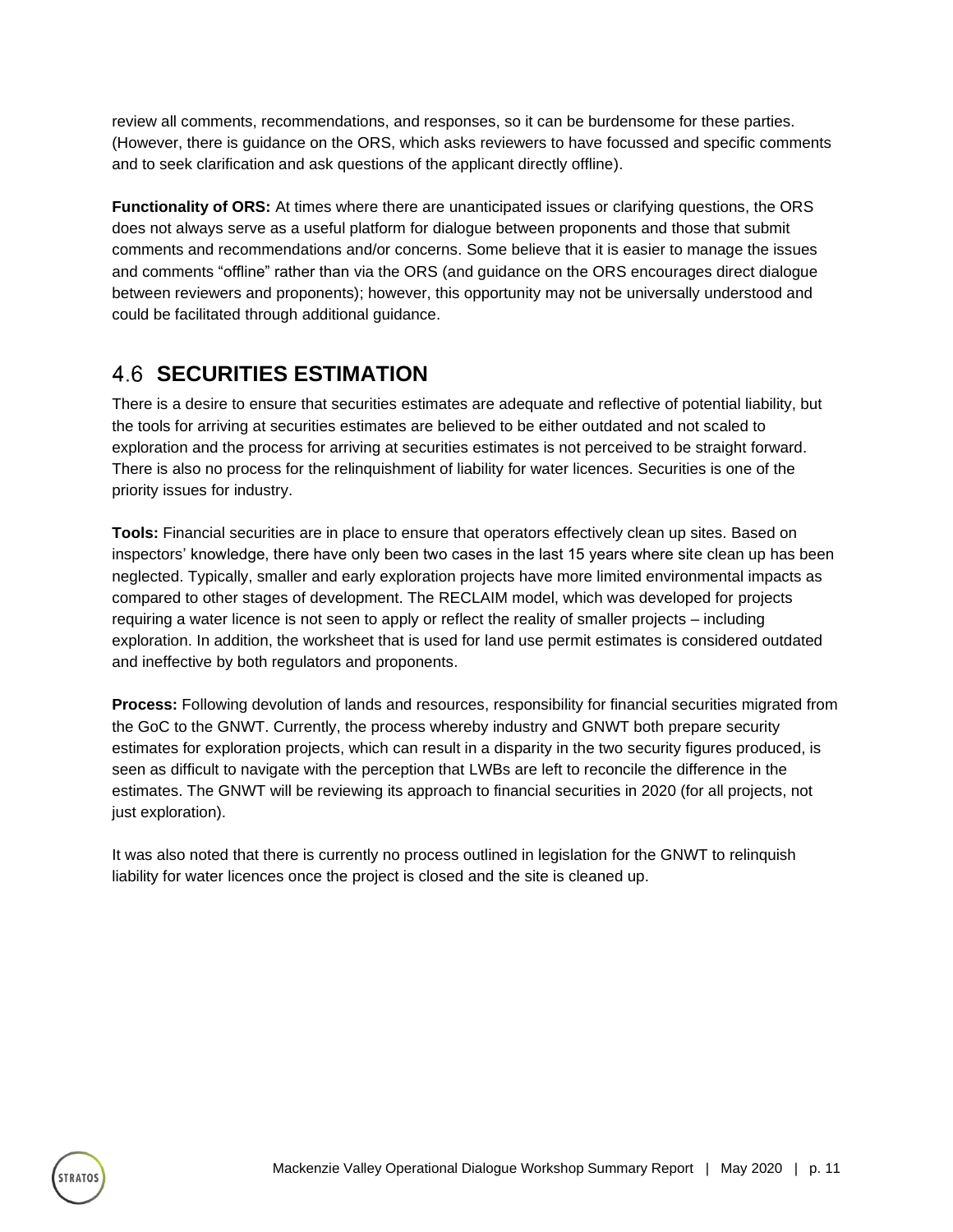## <span id="page-14-0"></span>5 Proposed Priority Improvements and Roadmap

As the workshop progressed, participants identified a number of potential solution areas that could help to address the key issues identified. On the final day of the workshop, the facilitators tabled a draft of nine proposed priority improvement areas based on the results of the first two days. Participants reflected on and discussed these nine areas and then proposed a path forward for how each area would be carried forward. The priority improvements are summarized in Figure 2 and characterized in Table 1 which serves as the 'roadmap' for moving forward.

There will need to be a commitment for parties to meet and discuss action items and timelines and adjust as needed, in light of the new external context (i.e., COVID-19 response). However, it is likely that some work can be done on several of these items to set the stage now to prepare for future action, but the implementation of some of these items may be delayed.



<span id="page-14-1"></span>**Figure 2: List of Priority Improvement Areas**

**TRATO**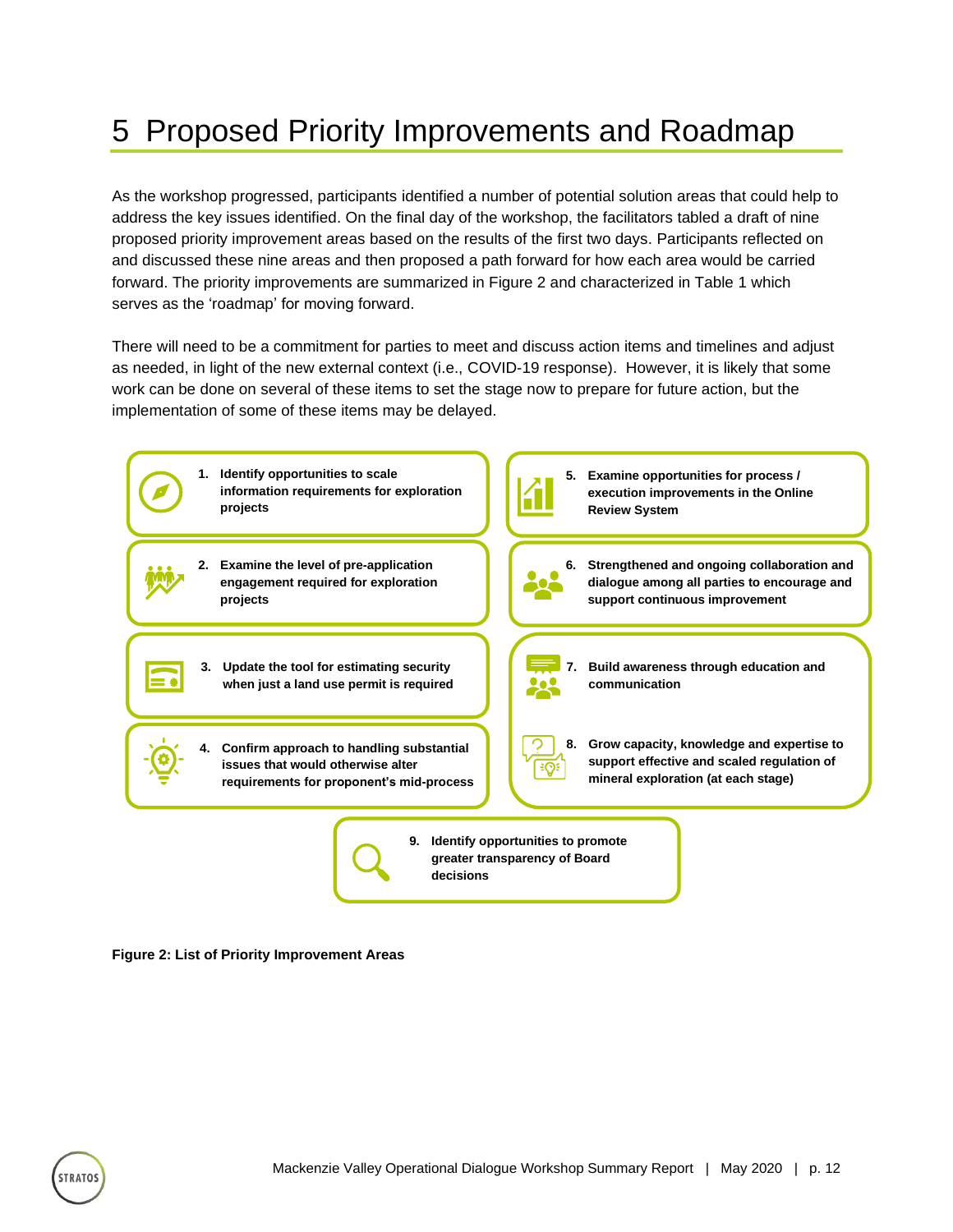#### **Table 1: Priority Improvement Characterization and Roadmap**

<span id="page-15-0"></span>

| <b>Priority Improvements</b>                                                                                                                                                                                                                                                                                                                                                                                                                                                                                                                                                                                                                                                                                                                                                                                                                                                                                                                                                                                                                      | <b>Path Forward</b>                                                                                                                                                                                                                                                              | <b>Roles and</b><br><b>Responsibilities</b>             | <b>Timing</b>                                         |
|---------------------------------------------------------------------------------------------------------------------------------------------------------------------------------------------------------------------------------------------------------------------------------------------------------------------------------------------------------------------------------------------------------------------------------------------------------------------------------------------------------------------------------------------------------------------------------------------------------------------------------------------------------------------------------------------------------------------------------------------------------------------------------------------------------------------------------------------------------------------------------------------------------------------------------------------------------------------------------------------------------------------------------------------------|----------------------------------------------------------------------------------------------------------------------------------------------------------------------------------------------------------------------------------------------------------------------------------|---------------------------------------------------------|-------------------------------------------------------|
| Identify opportunities to scale information requirements<br>1.<br>for exploration projects<br>Possible elements:<br>Identify and assess applicable regulations and determine<br>if an alternate process could be developed for exploration,<br>while recognizing minimum legal threshold to meet<br>fairness standards, including those related to Indigenous<br>rights (as set out in case law)<br>Examine and apply lessons from other jurisdictions that<br>have structured requirements based on the scale of<br>development (e.g., Saskatchewan)<br>Develop/update templates for management plans that<br>incorporate standard comments from government<br>reviewers<br>Determine if information requirements associated with<br>amendments can be simplified<br>(*Although, it would not fall within the scope of 'operational<br>improvements', there is also a desire to initiate a regulatory<br>amendment working group to address scaling the legislative<br>requirements that trigger the need for a water licence and Type B<br>LUP) | LWBs will outline initial<br>$\bullet$<br>options<br>LWBs and industry will review<br>$\bullet$<br>options through standing<br>meeting<br>$\bullet$<br>Options and the final<br>approach will undergo<br>engagement and review<br>through the ORS<br>Linkage to solution area #2 | Lead: LWBs<br>Team: Industry<br>Support:<br>Governments | Initial meeting (LWB and<br>industry) within 2 months |
| Recognizing the critical role of engagement and consultation<br>2.<br>in protecting Indigenous treaty rights and promoting certainty<br>for proponents, examine the level of pre-application<br>engagement required for exploration projects)                                                                                                                                                                                                                                                                                                                                                                                                                                                                                                                                                                                                                                                                                                                                                                                                     | ITI and LWBs to align<br>$\bullet$<br>requirements for early<br>engagement                                                                                                                                                                                                       | Lead: GNWT ITI<br>and LWBs                              | 3 months to an option<br>paper                        |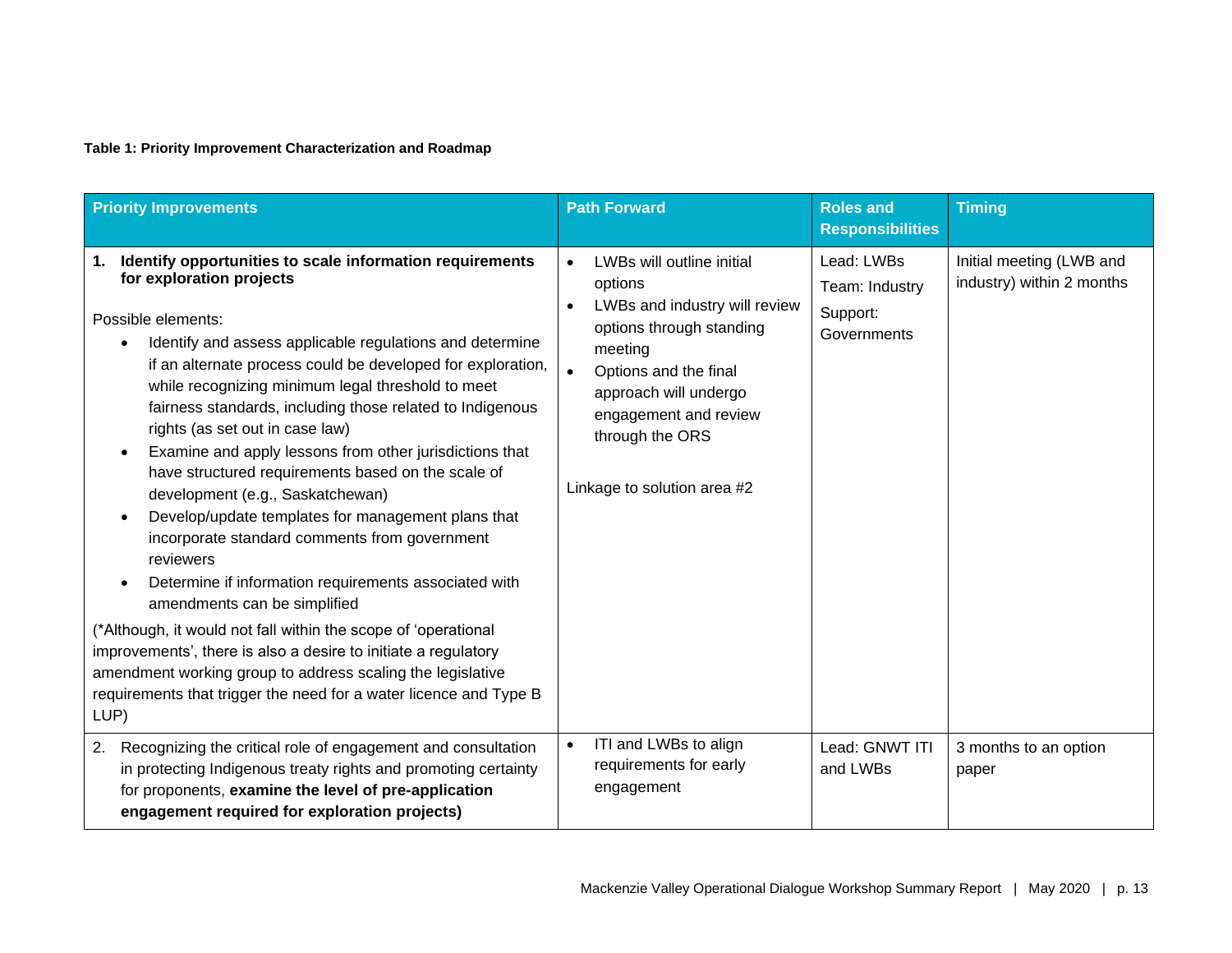| <b>Priority Improvements</b>                                                                                                                                                                                                                                                                                                                                                                                                                                                                                                                                                                                    | <b>Path Forward</b>                                                                                                                                                                                                                                                                                                                                                                                                | <b>Roles and</b><br><b>Responsibilities</b>                                                                                                                                             | <b>Timing</b>          |
|-----------------------------------------------------------------------------------------------------------------------------------------------------------------------------------------------------------------------------------------------------------------------------------------------------------------------------------------------------------------------------------------------------------------------------------------------------------------------------------------------------------------------------------------------------------------------------------------------------------------|--------------------------------------------------------------------------------------------------------------------------------------------------------------------------------------------------------------------------------------------------------------------------------------------------------------------------------------------------------------------------------------------------------------------|-----------------------------------------------------------------------------------------------------------------------------------------------------------------------------------------|------------------------|
| Possible Elements:<br>Consider the critical relationship between identified<br>challenges in the regulatory process and communication,<br>engagement and consultation activities of other parties at<br>other points in the system, recognizing the desire by<br>Indigenous communities for engagement at the earliest<br>possible phase<br>Potential for application of map / engagement tools (such<br>as an engagement tool employed for mineral exploration<br>and development in Yukon)<br>Track lessons learned and make business case for<br>participant funding in the licencing and permitting process | LWBs are undergoing an<br>$\bullet$<br>evaluation of the Engagement<br>and Consultation Policy &<br>Guidelines, looking at best<br>practices and how other<br>jurisdictions approach it<br>Consultation and engagement<br>$\bullet$<br>is a core responsibility of the<br>GoC and is currently under<br>review and may help inform<br>the work being done by other<br>organizations<br>Linkage to solution area #1 | Team: GoC,<br>GNWT, and<br><b>IGOs</b><br>Support: Industry                                                                                                                             |                        |
| Update the tool for estimating security when just a land<br>3.<br>use permit is required to ensure it is adequate and reflective<br>of potential liability to the proponent and the public<br>Possible elements:<br>Identify and use a tool that can be effectively scaled to<br>mineral exploration stages<br>Confirm approach / process for arriving at security<br>estimate                                                                                                                                                                                                                                  | <b>GNWT Lands and the LWBs</b><br>$\bullet$<br>are updating the tool for<br>estimating securities when<br>just a land use permit is<br>required<br>Linkage to solution area #1                                                                                                                                                                                                                                     | Lead: GNWT<br>Lands (note:<br>post workshop,<br>the GNWT and<br>LWBs have<br>agreed to work<br>on this together)<br>Team: GoC<br>Support: Industry<br>(through review<br>of draft tool) | Initiate April 1, 2020 |
| Confirm approach to handling substantial issues that<br>4.<br>would otherwise alter requirements for proponent's mid-<br>process                                                                                                                                                                                                                                                                                                                                                                                                                                                                                | Ongoing dialogue between<br>$\bullet$<br>LWBs and Industry through<br>standing meetings                                                                                                                                                                                                                                                                                                                            | Lead: LWBs and<br>Industry                                                                                                                                                              | Ongoing                |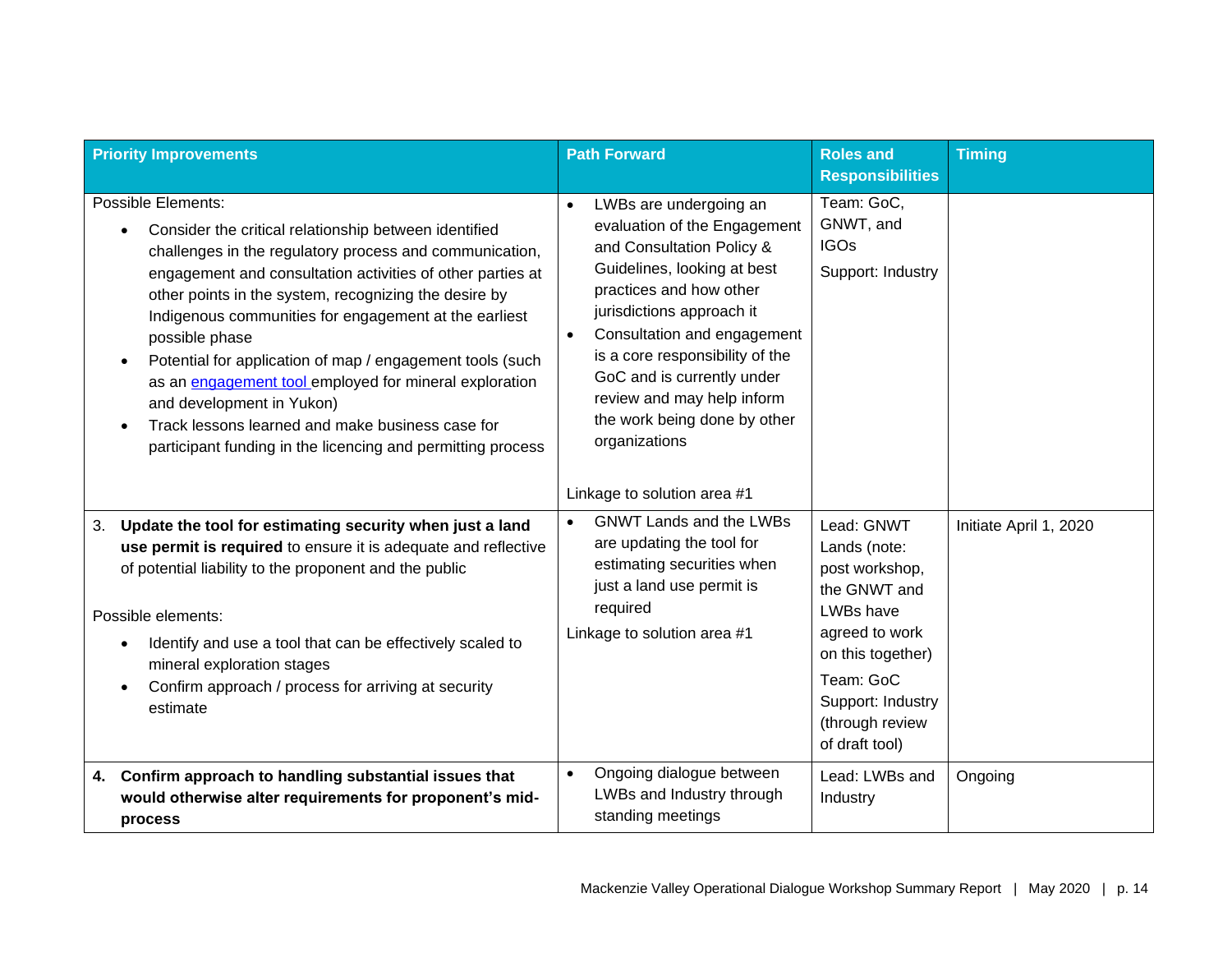| <b>Priority Improvements</b>                                                                                                                                                                                                                                                                                                                                                                                                                                                                                                                                                                                                 | <b>Path Forward</b>                                                                                                                                                                                                                                                                                                                                                  | <b>Roles</b> and<br><b>Responsibilities</b>                   | <b>Timing</b>     |
|------------------------------------------------------------------------------------------------------------------------------------------------------------------------------------------------------------------------------------------------------------------------------------------------------------------------------------------------------------------------------------------------------------------------------------------------------------------------------------------------------------------------------------------------------------------------------------------------------------------------------|----------------------------------------------------------------------------------------------------------------------------------------------------------------------------------------------------------------------------------------------------------------------------------------------------------------------------------------------------------------------|---------------------------------------------------------------|-------------------|
| Possible elements:<br>Consider whether alternate mechanisms (e.g., use of<br>pause function for dialogue; separate process outside of<br>application; etc.) could support handling of issues<br>Examine opportunities for process / execution<br>5.<br>improvements in the Online Review System<br><b>Possible Elements:</b><br>Find alternate avenues to raise and address comments<br>that otherwise do not provide evidence for LWB decisions<br>or where dialogue is required (e.g., questions and<br>clarifications, standard conditions related to mandate,<br>more complicated issues that need to be resolved, etc.) | Schedule a specific<br>$\bullet$<br>conversation on this topic<br>Linkage to solution area #1. (If<br>management plans are<br>standardized, some comments<br>may no longer be required or will<br>decrease in volume, especially if<br>reviewer requirements can be<br>included in the standardized plans<br>at the outset.)                                         | Lead: LWBs<br>Team: Industry                                  | Within next month |
| Strengthened and ongoing collaboration and dialogue<br>6.<br>among all parties to encourage and support continuous<br>improvement<br><b>Possible Elements:</b><br>Strengthened RDAGs - good in principle; implementation<br>can be improved regarding areas of focus, coordination,<br>broader participation and follow-up<br>Quarterly (bi-monthly) working subject matter focussed<br>meetings between Boards, governments) public and<br>IGOs) and industry<br>More informal communication                                                                                                                                | GNWT ITI and NPMO to<br>$\bullet$<br>circulate ToR for RDAGs<br>Utilize existing LWB, GoC and<br>$\bullet$<br><b>GNWT</b> meetings<br>Utilize standing LWB and<br>$\bullet$<br>industry meetings (bimonthly<br>and quarterly)<br>GoC and GNWT to explore<br>$\bullet$<br>funding options to bring<br>organizations back together to<br>track progress (annual event) | Lead:<br>Government and<br>Industry<br>Team: LWBs<br>and IGOs | Ongoing           |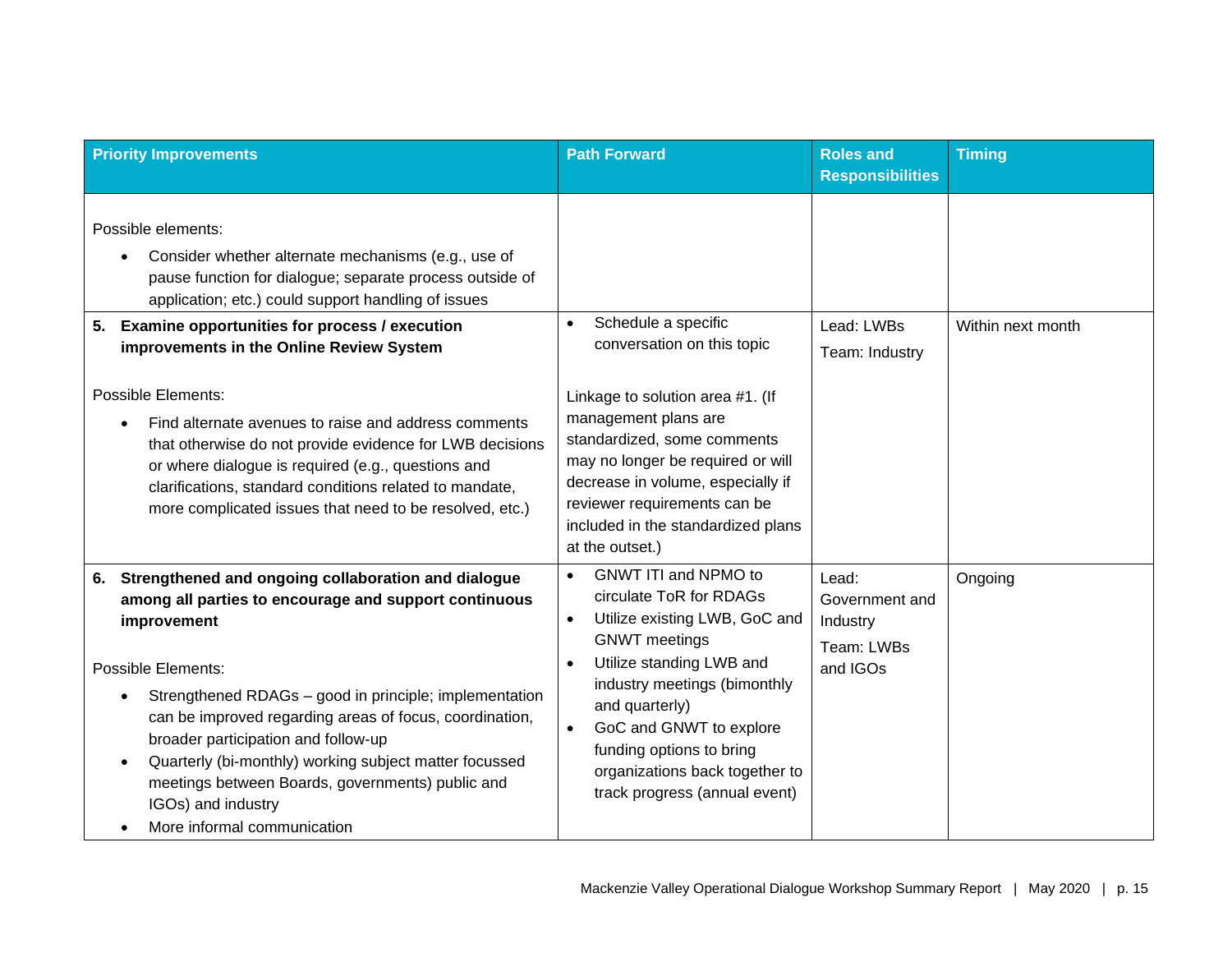| <b>Priority Improvements</b>                                                                                                                                                                                                                                                                                                                                                                      | <b>Path Forward</b>                                                                                                                                                                                                         | <b>Roles and</b><br><b>Responsibilities</b> | <b>Timing</b>                    |
|---------------------------------------------------------------------------------------------------------------------------------------------------------------------------------------------------------------------------------------------------------------------------------------------------------------------------------------------------------------------------------------------------|-----------------------------------------------------------------------------------------------------------------------------------------------------------------------------------------------------------------------------|---------------------------------------------|----------------------------------|
| Respectful and meaningful collaboration with IGOs<br>$\bullet$<br>Enabling capacity and resources for all parties to<br>participate in meetings and deliver on action items<br>Timeliness and dot-connecting in pre-application phase<br>steps and associated activities                                                                                                                          |                                                                                                                                                                                                                             |                                             |                                  |
| Build awareness through education and communication<br>7.<br>about exploration (within NWT, including youth, lesson plans<br>in support of school curricula, trade shows, career days etc.)<br>and the NWT regulatory process (to industry and investors)<br>Grow capacity, knowledge and expertise to support<br>8.<br>effective and scaled regulation of mineral exploration (at<br>each stage) | Identify educational options<br>$\bullet$<br>for sustainable development<br>(that pairs concept of<br>biodiversity with exploration)<br>Organizational effort<br>$\bullet$<br>(individually) to support<br>corporate memory | Lead: Industry<br>and GNWT ITI              | 3 months to have a plan          |
| <b>Possible Elements:</b><br>Build knowledge of industry activities (e.g., each stage of<br>the mineral exploration process) and impacts<br>Identify mechanisms that support corporate memory (of<br>all parties) and consistency (e.g., through Board<br>decisions; reviewer input, regulators' pragmatic<br>knowledge of what is being regulated)                                               |                                                                                                                                                                                                                             |                                             |                                  |
| Identify opportunities to promote greater transparency of<br>9.<br>Board decisions (e.g., posting staff reports; analytical tools<br>such as MVRB timeline tracker, etc.)                                                                                                                                                                                                                         | Area of ongoing discussion<br>$\bullet$<br>through LWB and industry<br>standing meetings<br>LWBs to respond to question<br>about why Board meetings<br>are not public                                                       | Lead: LWBs<br>Team: Industry                | LWBs will respond to<br>question |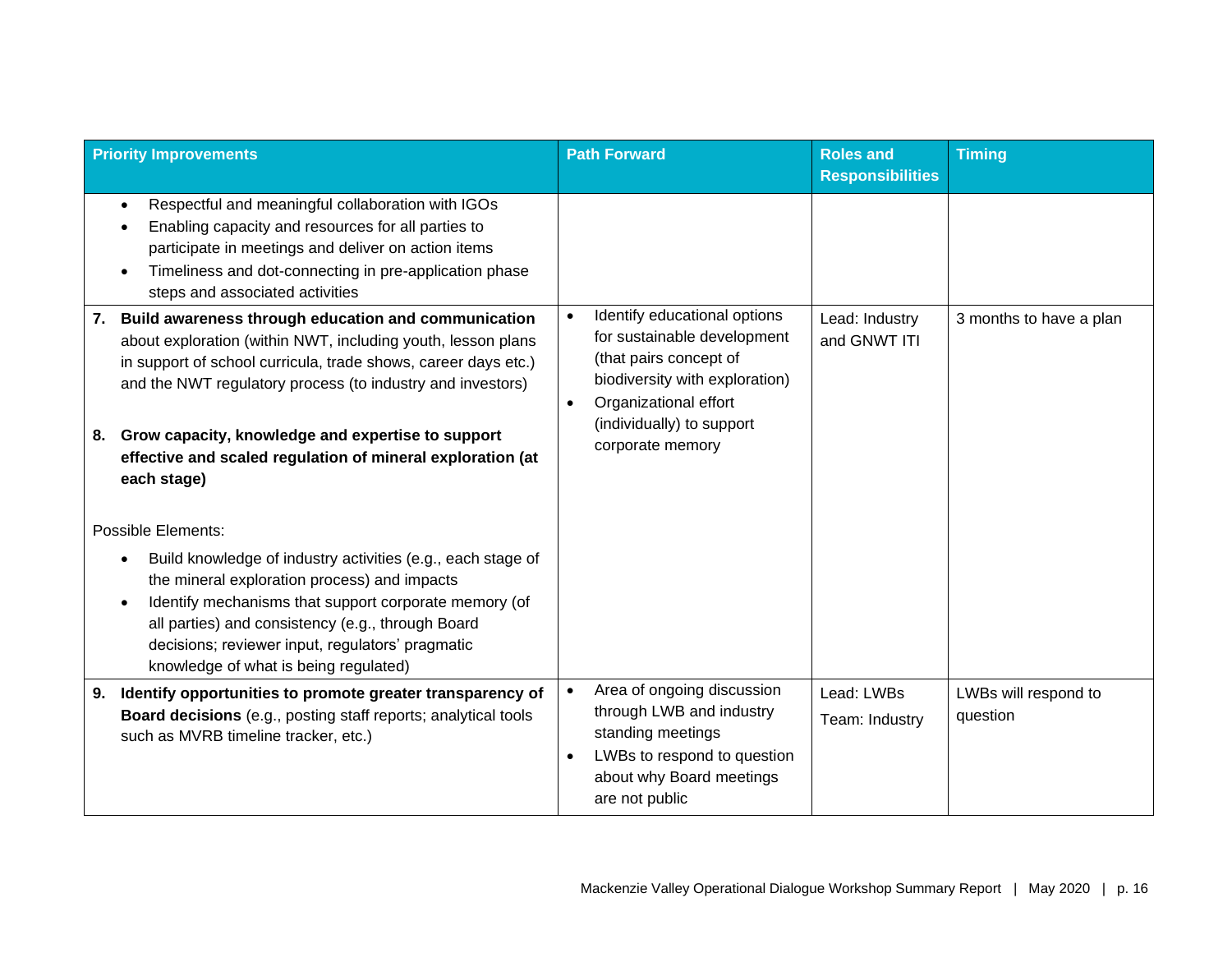## <span id="page-19-0"></span>6 Other Potential Solution Areas

Other solution areas were identified that are either 1) beyond operational improvements; or 2) require contributions from parties not participating in the workshop. These are noted in the figure below along a spectrum of complexity / effort / time to realize change, based on the type of change required (operational and regulatory / policy).

| LOW                                 |                    |    | <b>Complexity / Effort / Time to Realize Change</b>                                              | <b>HIGH</b> |
|-------------------------------------|--------------------|----|--------------------------------------------------------------------------------------------------|-------------|
|                                     | <b>Operational</b> |    | <b>Regulatory and Policy</b>                                                                     |             |
| <b>Effective Crown Consultation</b> |                    |    | B) Amend triggers for authorizations:                                                            |             |
|                                     |                    |    | Water Licence to 300 m <sup>3</sup> /day                                                         |             |
|                                     |                    |    | Land Use Permit to 1000 person days                                                              |             |
|                                     |                    |    | C) Consider use of a scalable security deposit                                                   |             |
|                                     |                    |    | D) Use workshop findings to inform MRA efforts<br>(including regulation development / amendments |             |
|                                     |                    |    | and prioritization)                                                                              |             |
|                                     |                    | E) | Strategic Environmental Assessment (SEA) related<br>to exploration                               |             |
|                                     |                    | F) | Potential for delegation to inspectors                                                           |             |
|                                     |                    |    | G) Finalize outstanding comprehensive land claims in<br>the Mackenzie Valley                     |             |
|                                     |                    | H) | Complete outstanding Land Use Plans                                                              |             |
|                                     |                    |    |                                                                                                  |             |

<span id="page-19-1"></span>**Figure 3: List of Other Potential Solution Areas**

**STRATOS**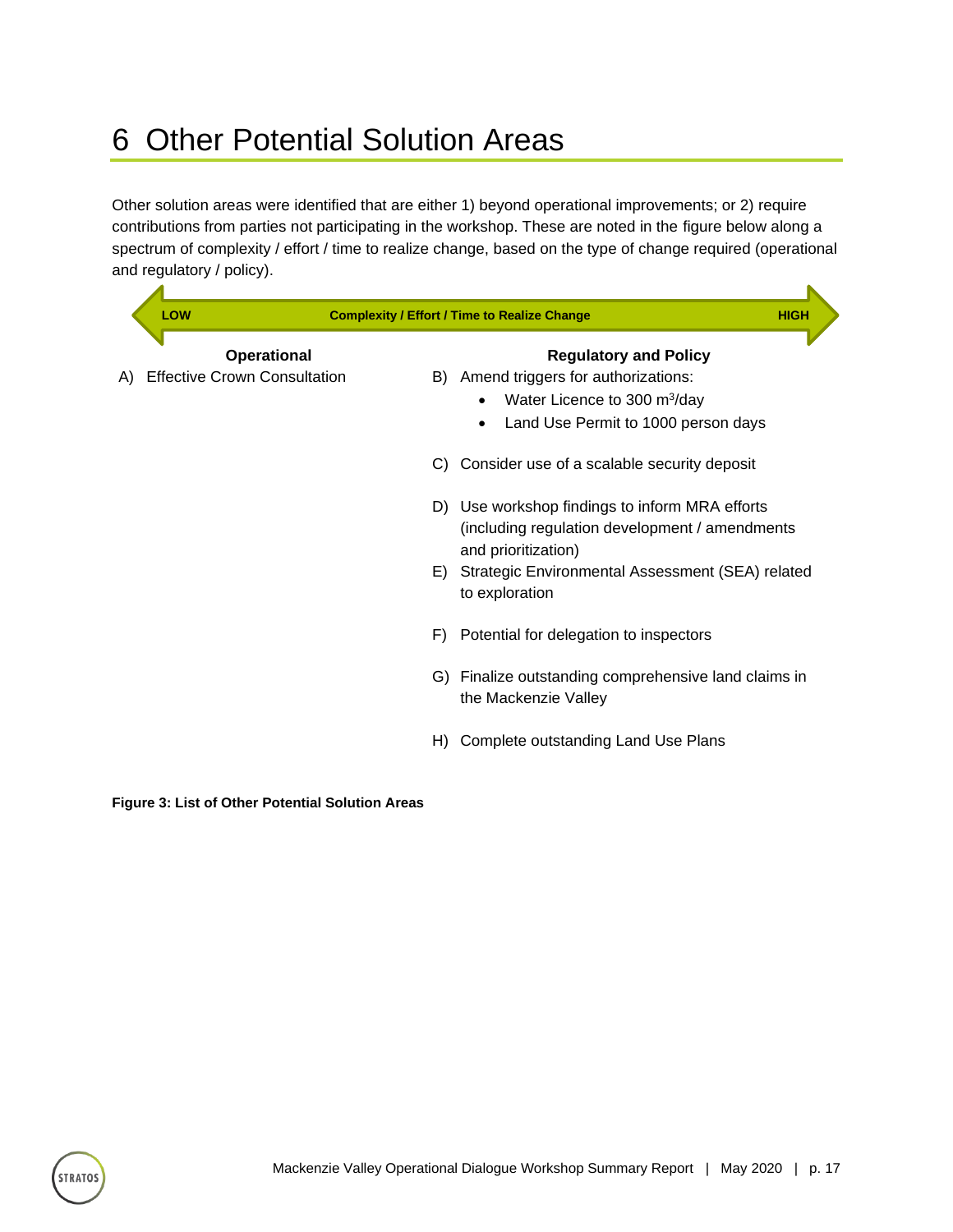## <span id="page-20-0"></span>7 Closing and Next Steps

At the end of the workshop, there was a closing round of reflections. Overall, the consensus of the participants was that the workshop was timely and effective given that the stated workshop objectives had been met, or substantively met. Many felt that the exchange of information and dialogue was beneficial, and that the right organizations and people were in the room. A number of participants noted that the workshop had been a "milestone gathering". Many participants concurred with a closing statement (with permission) provided by one participant:

*"Thank you for the invite, I appreciate the knowledge in the room. I appreciate the work we are doing here. Growing up, mining and related activities weren't talked about in positive ways because of historical impacts from industry. Today, I understand we need development, but it should be sustainable and responsible. Exploration agreements are a tool developed to help elevate the pressure from first nations to engage. These agreements are not benefit agreements and they help us understand projects and ensure some capacity. The Online Review System is an excellent tool considering we used to have fax machines; it allows reviewers to know as soon as applications are submitted. Mining Matters must be included in northern studies."*

Despite the accomplishments at the workshop, one participant stated that more work lies ahead to successfully implement the roadmap and priority improvements. Although there was not time available to discuss structures for accountability and tracking progress on the roadmap, the facilitators offer the following considerations:

- Confirm **senior level accountability** and establish a **Leadership Steering Committee** that provides oversight on roadmap implementation. The Committee should represent each of the key organizations and interests.
- Establish a **small team** to help coordinate and drive roadmap implementation forward, and share information across the priority improvement areas
- Develop light **terms of reference** and **supporting 'work plans'** for Task Teams responsible for specific priority improvements
- Confirm how **resources will be freed up or allocated** (e.g., human resources, financial, information etc.) to ensure delivery on the priority improvements in the time allocated.

Following the receipt of the workshop report, it is recommended that the Organizing Committee convene to ensure the appropriate mechanisms are in place to support the follow-up from this workshop and the implementation of the roadmap.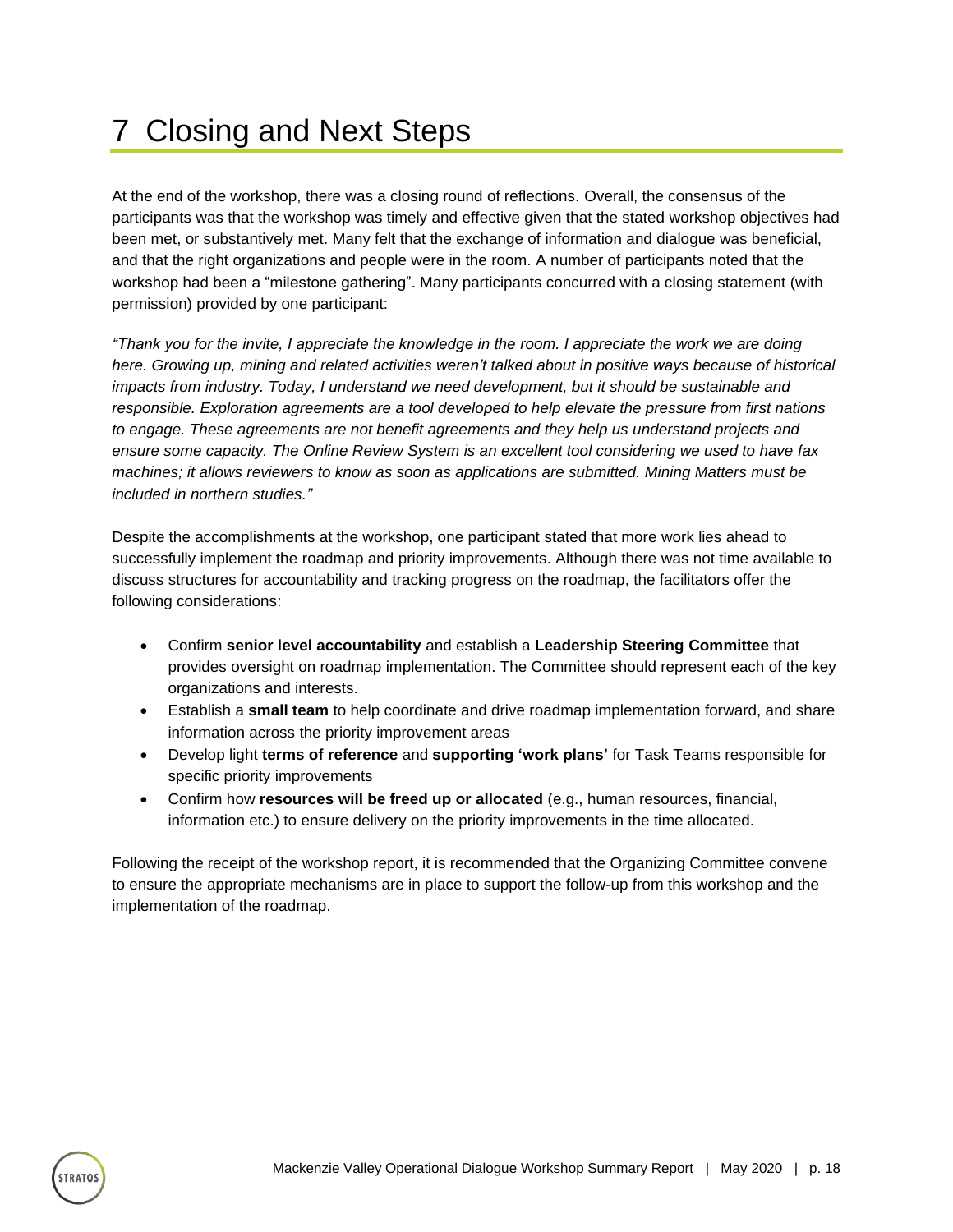<span id="page-21-0"></span>Names of all participants that attended the workshop over the span of 2.5 days (not broken out by day).

| ID             | <b>Name</b>                     | Organization                    |
|----------------|---------------------------------|---------------------------------|
| $\mathbf{1}$   | <b>Gary Vivian</b>              | Aurora Geosciences              |
| $\overline{2}$ | Chris Hrkac                     | Aurora Geosciences              |
| 3              | Lisa Dyer                       | CanNor                          |
| 4              | <b>Tom Hoefer</b>               | <b>Chamber of Mines</b>         |
| 5              | <b>Dinah Elliot</b>             | <b>CIRNAC</b>                   |
| 6              | Rebecca Chouinard               | <b>CIRNAC</b>                   |
| $\overline{7}$ | <b>Tim Morton</b>               | <b>CIRNAC</b>                   |
| 8              | Tyla Ahluwalia                  | <b>CIRNAC</b>                   |
| 9              | Dahti Tsetso                    | <b>Dehcho First Nations</b>     |
| 10             | Alasdair Beattie                | <b>DFO</b>                      |
| 11             | <b>Claire Salvador</b>          | <b>DFO</b>                      |
| 12             | Dan Coombs                      | <b>DFO</b>                      |
| 13             | Hilary Oakman                   | <b>DFO</b>                      |
| 14             | Andrea McLandress               | <b>ECCC</b>                     |
| 15             | <b>Gabriel Bernard-Lacaille</b> | <b>ECCC</b>                     |
| 16             | <b>Rick Walbourne</b>           | ENR, GNWT                       |
| 17             | Glen Koropchuk                  | <b>Fortune Minerals Limited</b> |
| 18             | Andy Swiderski                  | Gaea Consulting                 |
| 19             | Joe Campbell                    | <b>Gold Terra Resources</b>     |
| 20             | Damian Panayi                   | <b>Golder Associates</b>        |
| 21             | April Hayward                   | Hayward CSR Strategies Inc.     |
| 22             | David Connelly                  | Ile Royale                      |
| 23             | Angela Norris                   | ITI, GNWT                       |
| 24             | Benji Straker                   | ITI, GNWT                       |
| 25             | Menzie McEachern                | ITI, GNWT                       |
| 26             | Mike Byrne                      | ITI, GNWT                       |
| 27             | Pamela Strand                   | ITI, GNWT                       |
| 28             | Kathy Racher                    | <b>KRacher Consulting</b>       |
| 29             | <b>Clint Ambrose</b>            | Lands, GNWT                     |
| 30             | Lorraine Seale                  | Lands, GNWT                     |
| 31             | Melissa Bard                    | Lands, GNWT                     |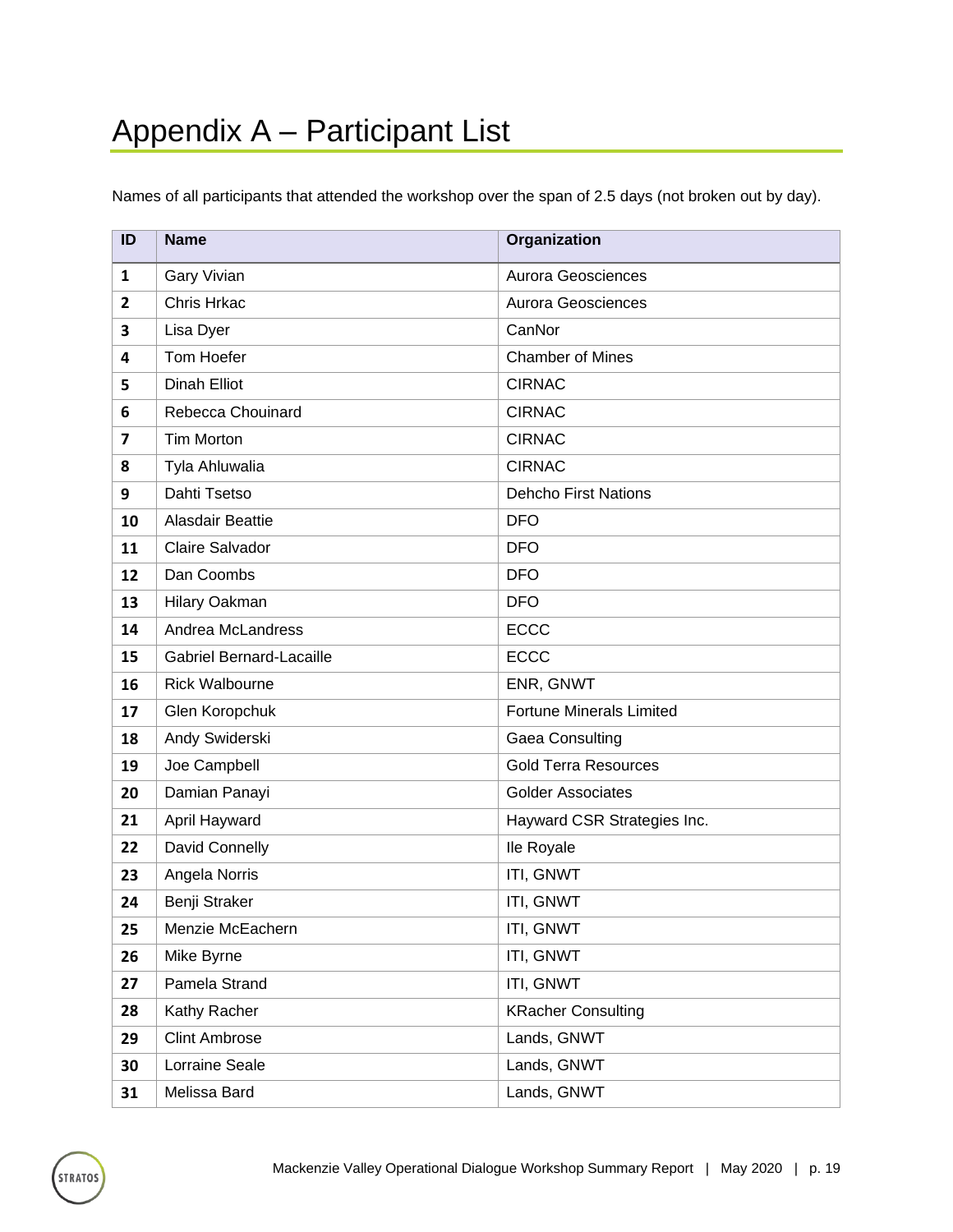| 32 | <b>Melissa Pink</b>       | Lands, GNWT                              |
|----|---------------------------|------------------------------------------|
| 33 | <b>Scott Stewart</b>      | Lands, GNWT                              |
| 34 | Angela Plautz             | <b>MVLWB</b>                             |
| 35 | Chris Hotson              | <b>MVLWB</b>                             |
| 36 | <b>Julian Morse</b>       | <b>MVLWB</b>                             |
| 37 | <b>Lindsey Cymbalisty</b> | <b>MVLWB</b>                             |
| 38 | Shelagh Montgomery        | <b>MVLWB</b>                             |
| 39 | Mark Cliffe-Phillips      | <b>MVRB</b>                              |
| 40 | Kenneth Ruptash           | Nahanni Construction Ltd.                |
| 41 | Rosy Bjornson             | Ni Hadi Xa                               |
| 42 | <b>Brent Murphy</b>       | Seabridge Gold                           |
| 43 | Julie Nguyen              | Stratos Inc.                             |
| 44 | <b>Vicky Weekes</b>       | Stratos Inc.                             |
| 45 | Joe Rabesca               | Tłįcho Government                        |
| 46 | Violet Camsell-Blondin    | Tłįcho Government                        |
| 47 | John Donihee              | Willms & Shier Environmental Lawyers LLP |
| 48 | Anneli Jokela             | <b>WLWB</b>                              |
| 49 | Ryan Fequet               | <b>WLWB</b>                              |
| 50 | Johanne Black             | Yellowknives Dene First Nation           |
| 51 | Mark Bell                 | <b>Yellowknives Dene First Nation</b>    |

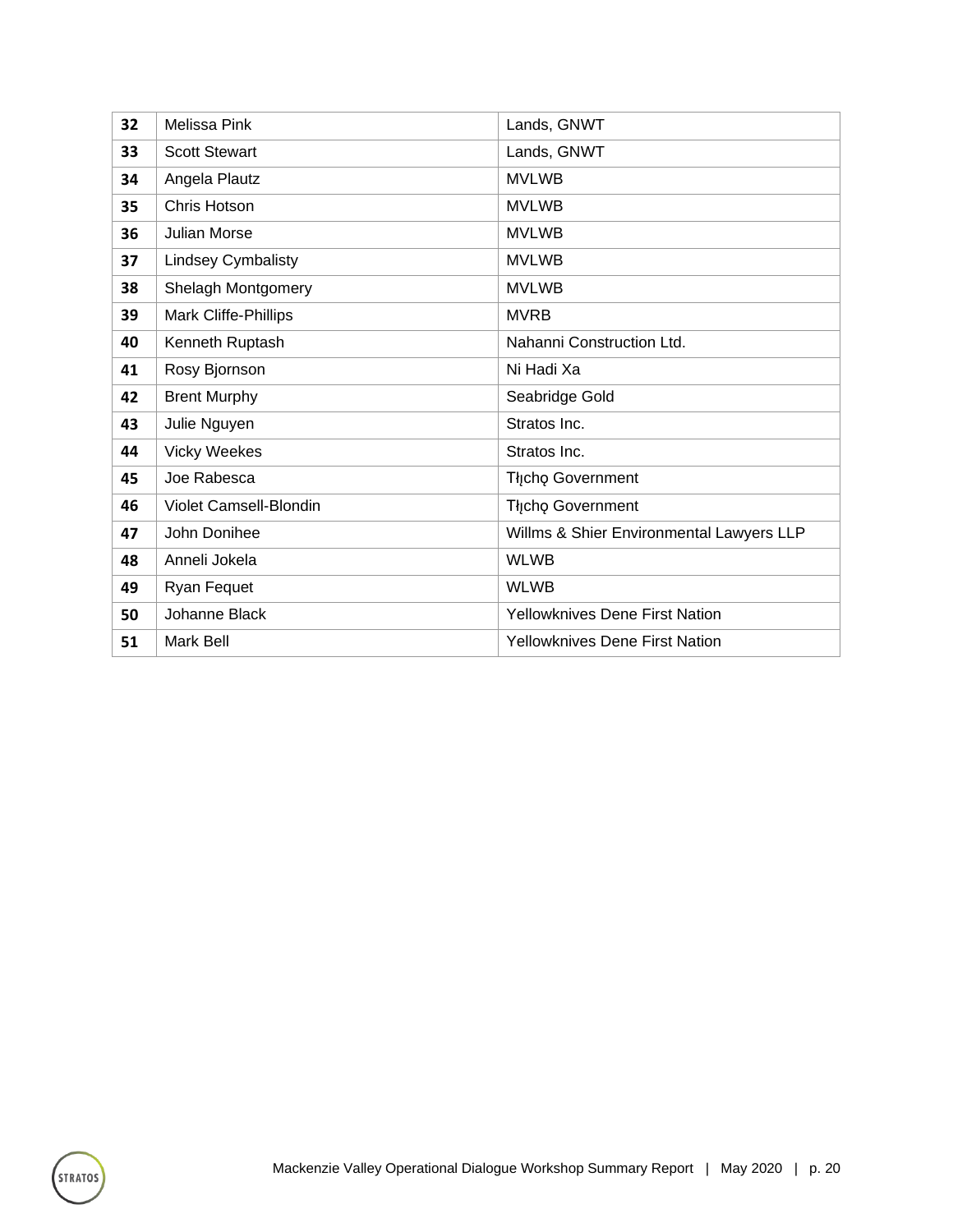#### <span id="page-23-0"></span>**MACKENZIE VALLEY OPERATIONAL DIALOGUE: INFORMATION NEEDED TO PROCESS MINERAL EXPLORATION APPLICATIONS**

March 10-12, 2020 March 10 and 11 from 8:45 am to 5:00 pm March 12 from 8:45 am to 12:15 pm Caribou Room, Chateau Nova Hotel, 4571 48 Street, Yellowknife

#### **BACKGROUND**

Representatives from the resource co-management boards in the Mackenzie Valley (MVLWB, WLWB, SLWB, GLWB and MVRB), the Northwest Territories & Nunavut Chamber of Mines, the Government of the Northwest Territories (ITI, ENR and Lands), and the Government of Canada (CanNor and CIRNAC) are hosting a workshop on March 10 - 12, 2020 to **discuss information needed to process mineral exploration applications.** It will include a dialogue on the associated issues, challenges and potential solutions (excluding legislative amendments) that are achievable in the near term.

The development of this dialogue is in response to broad concerns raised during the review of Bill C-88. As part of the collaborative approach to better understand the perspectives of potential participants and to inform the planning and design of the March 2020 workshop, focus group sessions were held at the Yellowknife Geoscience Forum last November. Focus group sessions were initially held with the Boards (MVLWB, WLWB and MVRB), industry, GNWT and the Government of Canada (GoC).

In the spirit of commitment by the organizing sponsors to continuous understanding, improvement and cooperation in the regulatory process, the workshop will bring together key groups to explore strategies for operational improvements within the integrated resource co-management regime in the Mackenzie Valley and to make tangible and demonstrable progress on a specific topic of interest.

There is a hope that the workshop would serve as a 'pilot' and provide momentum for more regular engagement among parties to collaborate on specific and prioritized operational improvements (both in the Northwest Territories and with extension to Nunavut and Yukon), which may enable other topics to be addressed. This workshop represents a starting point for an evidence-based, respectful and purposedriven *Mackenzie Valley Operational Dialogue*.

#### **WORKSHOP OBJECTIVES**

As an overview, the workshop will include two main sessions with different objectives.

- **Part 1** (Day 1 full day): Will provide an overview of information needed to process mineral exploration applications in the Mackenzie Valley, with broader participation, to build common understanding and encourage knowledge-sharing.
- **Part 2 – Invite Only** (Day 2 full day & Day 3 half day): A small group of practitioners will be invited to discuss issues, identify options and potential solutions as it relates to operational details about information needed to process mineral exploration applications

The workshop objectives were identified through the November engagement process where the experience and interests of the participants resulted in setting pragmatic and targeted areas of focus for the workshop.

Overall, the workshop objectives are to:

*1. Build increased awareness and knowledge* by the workshop participants and pilot a process to strengthen understanding and knowledge-sharing related to information needed for processing mineral exploration applications.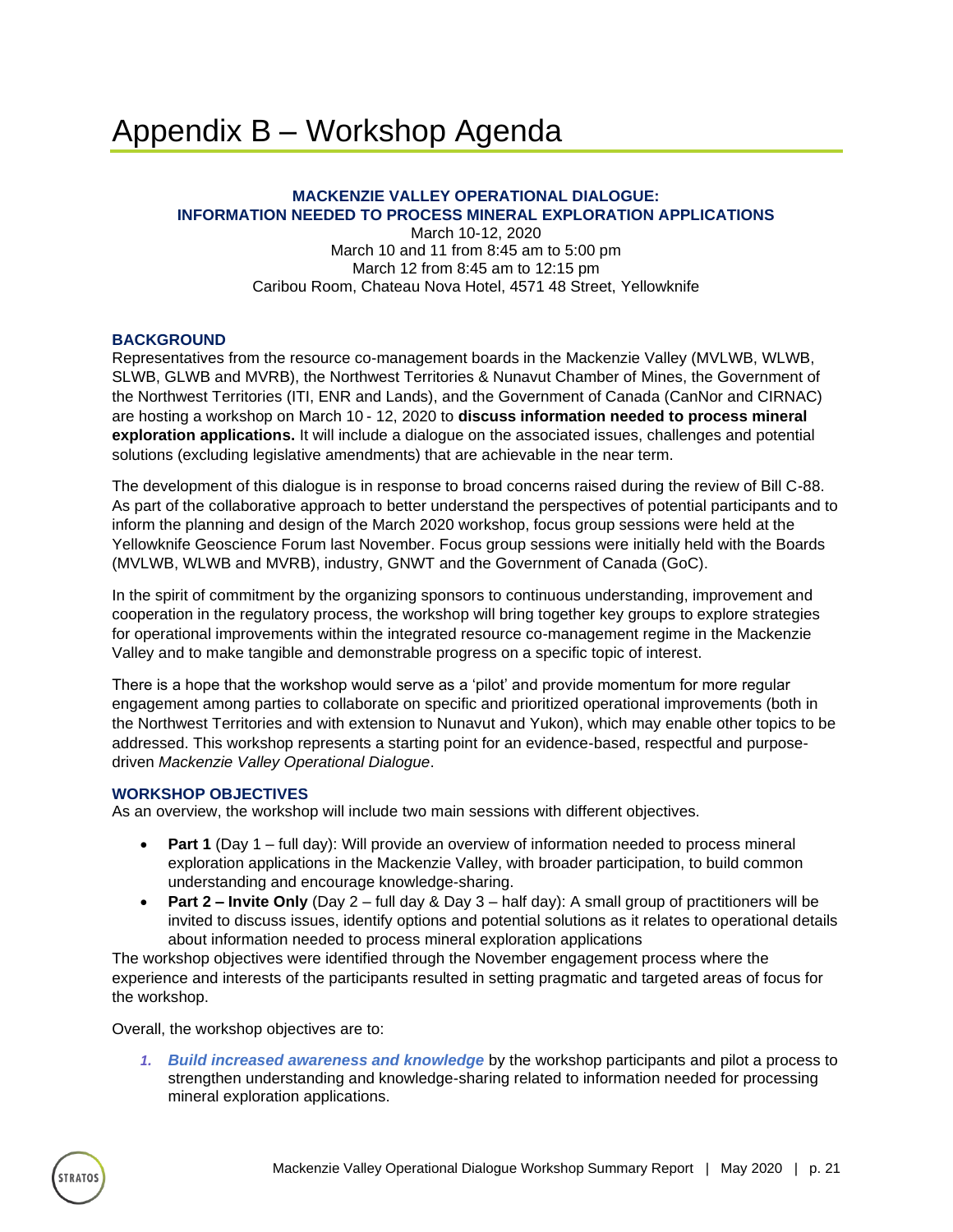- *2. Issue identification* related to information needed for processing mineral exploration applications.
- *3. Identification of options and potential solutions* to the current issues and challenges related to information needed for processing mineral exploration applications. The aim is to generate potential solutions that are within the respective operational and administrative mandates, processes and mechanisms, and that are achievable in the near term, without legislative amendments.
- *4. Set out next steps and specific actions* (to further assess the impact and efficacy of implementing the potential solutions).

| DAY 1: MARCH 10, 2020   |                                                                                                                                                                                                                                                                                                                                                                                                         |  |  |
|-------------------------|---------------------------------------------------------------------------------------------------------------------------------------------------------------------------------------------------------------------------------------------------------------------------------------------------------------------------------------------------------------------------------------------------------|--|--|
| <b>WORKSHOP: PART 1</b> |                                                                                                                                                                                                                                                                                                                                                                                                         |  |  |
| $8:45 - 9:15$ a.m.      | <b>Welcome and Introductions</b>                                                                                                                                                                                                                                                                                                                                                                        |  |  |
|                         | Welcoming opening remarks by Lisa Dyer, Director General of Canadian Northern<br>Economic Development Agency and Pamela Strand, Assistant Deputy Minister,<br>Industry, Tourism and Investment, Government of Northwest Territories                                                                                                                                                                     |  |  |
| $9:15 - 10:30$ a.m.     | Agenda #1: Mackenzie Valley Licencing and Permitting - Background and<br><b>Overview</b>                                                                                                                                                                                                                                                                                                                |  |  |
|                         | Background on the origin of the MVRMA and overview of the licencing and<br>permitting process, including time for Q&A.                                                                                                                                                                                                                                                                                  |  |  |
|                         | Presenters:                                                                                                                                                                                                                                                                                                                                                                                             |  |  |
|                         | Shelagh Montgomery, Mackenzie Valley Land and Water Board<br>Ryan Fequet, Wek'eezhii Land and Water Board                                                                                                                                                                                                                                                                                               |  |  |
| $10:30 - 10:45$ a.m.    | <b>Break</b>                                                                                                                                                                                                                                                                                                                                                                                            |  |  |
| $10:45 - 12:00 p.m.$    | Agenda #2: Mineral Exploration - An Industry Perspective                                                                                                                                                                                                                                                                                                                                                |  |  |
|                         | An overview exploration including types of exploration activities, role of exploration<br>in resource development, risks and challenges, and the regulatory process -<br>focusing on information needed, including time for Q+A.                                                                                                                                                                        |  |  |
|                         | Presenter:                                                                                                                                                                                                                                                                                                                                                                                              |  |  |
|                         | Gary Vivian, Aurora Geosciences                                                                                                                                                                                                                                                                                                                                                                         |  |  |
| $12:00 - 1:00$ p.m.     | <b>Lunch</b> (provided)                                                                                                                                                                                                                                                                                                                                                                                 |  |  |
| $1:00 - 2:00$ p.m.      | Agenda #3: Panel: Regulatory Excellence and its Significance in Mineral<br><b>Exploration</b>                                                                                                                                                                                                                                                                                                           |  |  |
|                         | Panel discussion to explore both the importance of and what 'regulatory<br>excellence' looks like (from various perspectives) as it relates to mineral<br>exploration.                                                                                                                                                                                                                                  |  |  |
|                         | Working Definition: 'Regulatory excellence' considers both regulatory efficiency<br>and effectiveness. 'Regulatory excellence' reduces compliance burden on<br>business and regulators without compromising effectiveness, i.e. ensuring that key<br>regulatory objectives continue to be met, and regulatory standards upheld, with<br>the level of integrity and transparency expected by the public. |  |  |
|                         | Panelists:                                                                                                                                                                                                                                                                                                                                                                                              |  |  |
|                         | Mark Cliff-Phillips, Mackenzie Valley Environmental Impact Review Board<br>Kathy Racher, KRacher Consulting                                                                                                                                                                                                                                                                                             |  |  |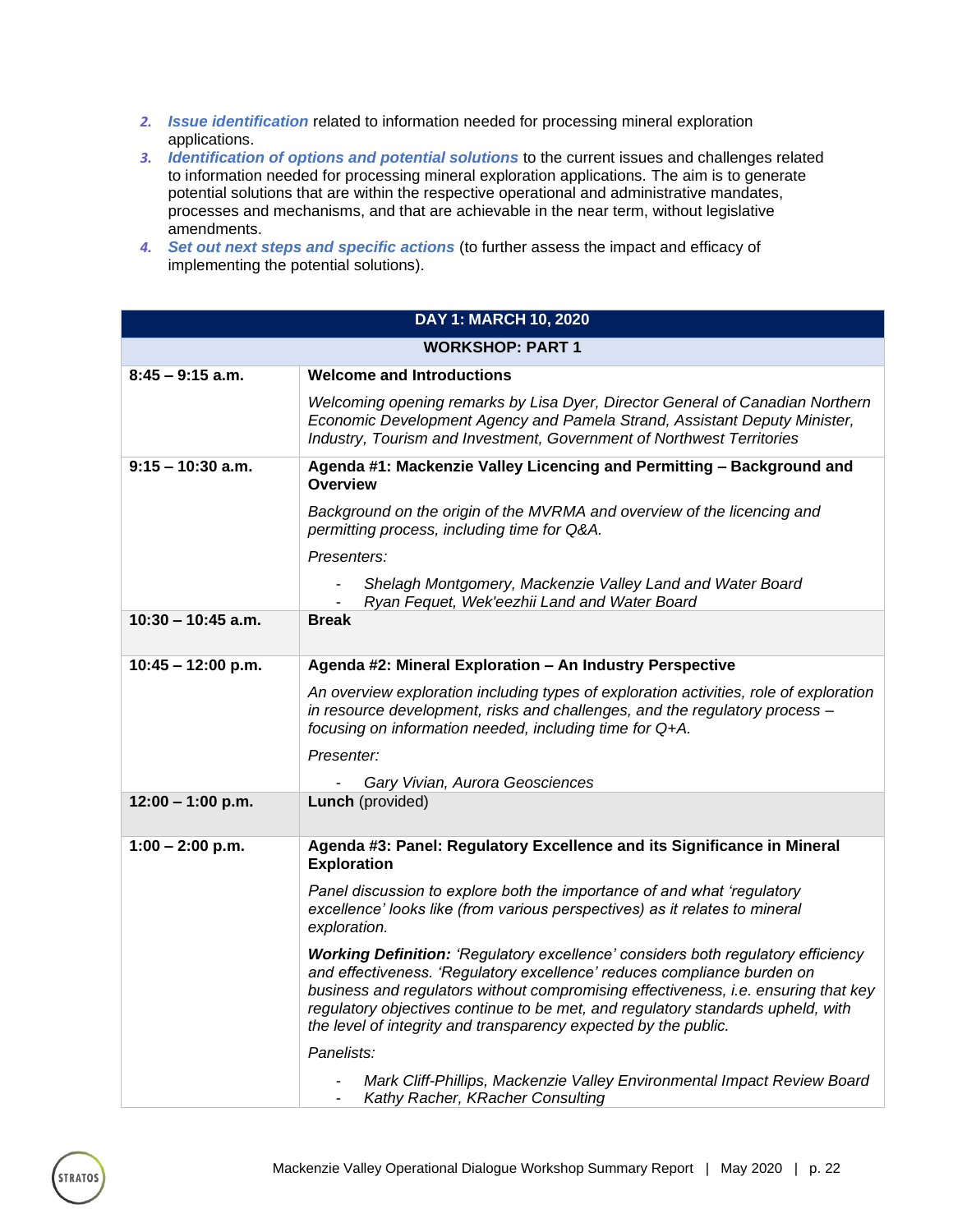| DAY 1: MARCH 10, 2020   |                                                                                                                                                                                |  |  |
|-------------------------|--------------------------------------------------------------------------------------------------------------------------------------------------------------------------------|--|--|
| <b>WORKSHOP: PART 1</b> |                                                                                                                                                                                |  |  |
|                         | Joe Campbell, Gold Terra Resources<br>$\blacksquare$<br>Rebecca Chouinard, Crown-Indigenous Relations and Northern Affairs<br>Canada                                           |  |  |
| $2:00 - 3:15$ p.m.      | Agenda #4: Small Group Activity: Regulatory Excellence and Mineral<br><b>Exploration - Why Does It Matter?</b>                                                                 |  |  |
|                         | In groups, reflect on                                                                                                                                                          |  |  |
|                         | How does regulatory excellence in mineral exploration relate to me, my<br>organization and my constituents?                                                                    |  |  |
|                         | Why is it important?<br>$\overline{\phantom{a}}$                                                                                                                               |  |  |
|                         | How does it impact my work / role / way of life?<br>What are my hopes for what can be achieved moving forward?                                                                 |  |  |
| $3:15 - 3:30$ p.m.      | <b>Break</b>                                                                                                                                                                   |  |  |
| $3:30 - 4:45$ p.m.      | Agenda #5: Small Group Activity: Guidance for Part 2 of the Workshop -<br>Shaping the Conversation on Information Needed to Process Mineral<br><b>Exploration Applications</b> |  |  |
|                         | In groups, reflect on                                                                                                                                                          |  |  |
|                         | What concerns do you have about information needed to process mineral<br>$\overline{\phantom{a}}$<br>exploration applications?                                                 |  |  |
|                         | What opportunities, options and potential solutions do you see that could<br>help to address these challenges?                                                                 |  |  |
|                         | What guidance do you have for participants on Days 2 and 3? What do<br>you hope can be accomplished through the discussion?                                                    |  |  |
| $4:45 - 5:00$ p.m.      | <b>Wrap Up</b>                                                                                                                                                                 |  |  |
|                         | Review progress, actions and next steps.                                                                                                                                       |  |  |

| <b>DAY 2: MARCH 11, 2020</b>                                                                                                                                                                                    |                                                                                                                                                                                                                                                                                                                                                                                   |  |  |  |  |
|-----------------------------------------------------------------------------------------------------------------------------------------------------------------------------------------------------------------|-----------------------------------------------------------------------------------------------------------------------------------------------------------------------------------------------------------------------------------------------------------------------------------------------------------------------------------------------------------------------------------|--|--|--|--|
|                                                                                                                                                                                                                 | <b>WORKSHOP: PART 2</b>                                                                                                                                                                                                                                                                                                                                                           |  |  |  |  |
| $8:45 - 9:15$ a.m.<br><b>Welcome, Introductions and Ground Rules</b><br><i>Introductions</i><br><b>Reflections on Part 1</b><br>Review agenda and objectives<br>$\overline{\phantom{a}}$<br>Ground rule setting |                                                                                                                                                                                                                                                                                                                                                                                   |  |  |  |  |
| $9:15 - 10:30$ a.m.                                                                                                                                                                                             | Agenda #6: Process Map Activity: Understanding the Flow and Sources of<br>Information and Where Issues are Experienced<br>Walk through the regulatory process from pre-submission to completing the<br>application to the public review, analysis and board decision and identify areas<br>where issues are experienced.<br>Part A – Understanding and validating the process map |  |  |  |  |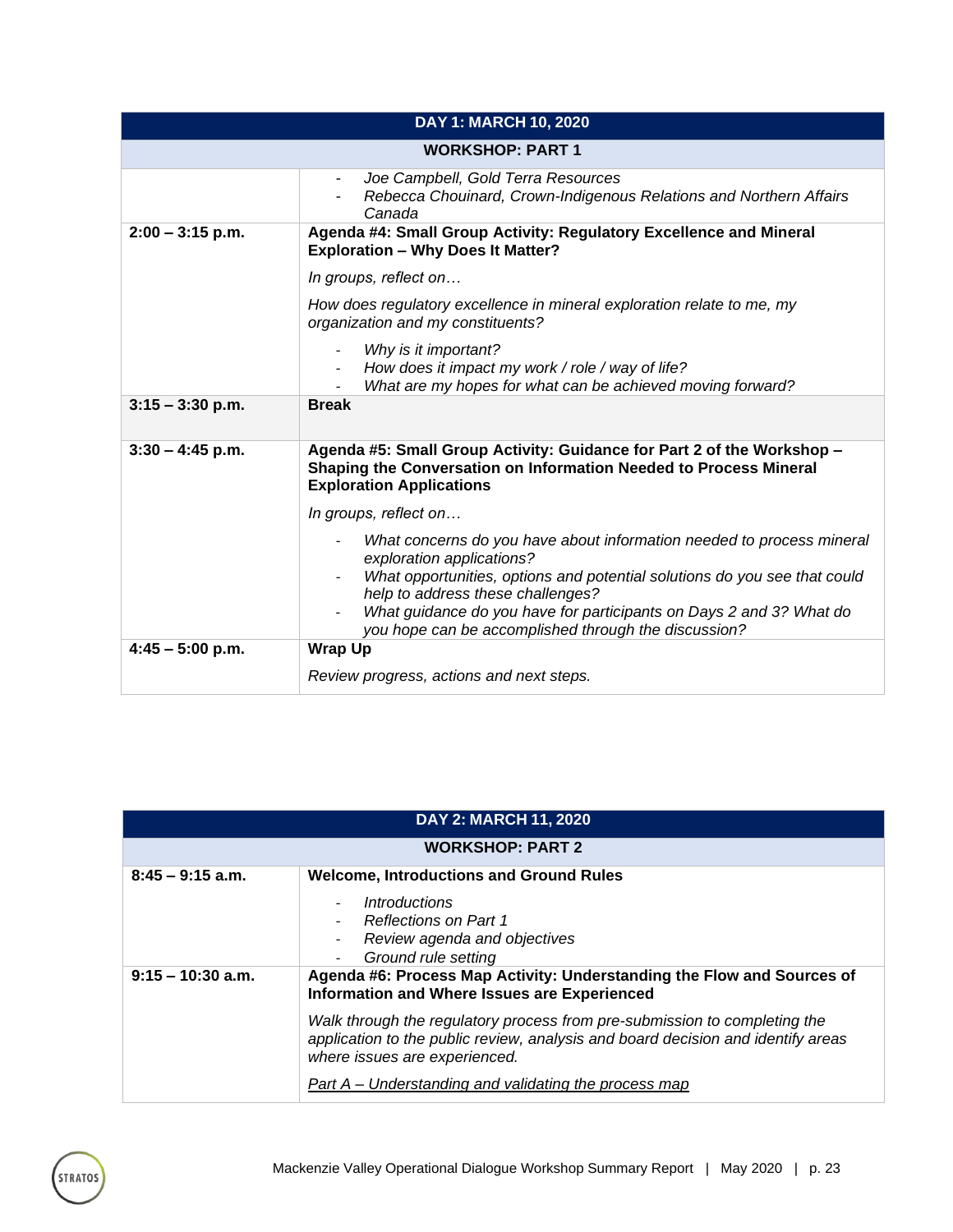| DAY 2: MARCH 11, 2020   |                                                                                                                                                                                                                                                                                                                                                                                            |  |
|-------------------------|--------------------------------------------------------------------------------------------------------------------------------------------------------------------------------------------------------------------------------------------------------------------------------------------------------------------------------------------------------------------------------------------|--|
| <b>WORKSHOP: PART 2</b> |                                                                                                                                                                                                                                                                                                                                                                                            |  |
|                         | Do you have any questions or require any clarifications to understand<br>components of the process map or sources of information needs?<br>Are there are critical steps missing or any inaccuracies?                                                                                                                                                                                       |  |
|                         | Part B - Examining where issues are experienced                                                                                                                                                                                                                                                                                                                                            |  |
|                         | On the process map, identify areas where significant challenges and<br>$\blacksquare$<br>moderate-minor challenges are experienced<br>On the tables that describe 'Information Needed', identify the types of<br>information where significant issues and moderate-minor issues are<br>experienced                                                                                         |  |
| $10:30 - 10:45$ a.m.    | <b>Break</b>                                                                                                                                                                                                                                                                                                                                                                               |  |
| $10:45 - 12:00$ p.m.    | Agenda #7: Roundtable Discussion: Reflections on Key Issues Regarding<br>Information Needed in Mineral Exploration Applications as Identified in<br>PART <sub>1</sub><br>Based on the issues identified in the process map exercise, please help to<br>characterize each issue:                                                                                                            |  |
|                         | What is making this a challenge?<br>Why? What are the underlying drivers?                                                                                                                                                                                                                                                                                                                  |  |
| $12:00 - 1:00$ p.m.     | Lunch (provided)                                                                                                                                                                                                                                                                                                                                                                           |  |
| $1:00 - 2:45$ p.m.      | Agenda #8: Case Study Exploration: Lessons Learned and Best Practices<br>Case Study 1: Engagement presented by Julian Morse, MVLWB<br>Case Study 2: Water source information presented by Joe Campbell, Gold<br>$\blacksquare$<br><b>Terra Resources</b><br>Q&A and Discussion                                                                                                             |  |
| $2:45 - 3:00$ p.m.      | <b>Break</b>                                                                                                                                                                                                                                                                                                                                                                               |  |
| $3:00 - 4:30$ p.m.      | Agenda #9: Panel: The Role of Expert Advice and Reviewers in Regulatory<br><b>Information Needs Regarding Mineral Exploration</b>                                                                                                                                                                                                                                                          |  |
|                         | Discussion to hear from various perspectives what information is asked for, how it<br>is used, synergies, opportunities and challenges to process mineral exploration<br>applications.                                                                                                                                                                                                     |  |
|                         | Panelists:                                                                                                                                                                                                                                                                                                                                                                                 |  |
|                         | John Donihee, Willms & Shier Environmental Lawyers LLP<br>Rick Walbourne, Government of Northwest Territories<br>TBC, Department of Fisheries and Oceans<br>-<br><b>Clint Ambrose, Government of Northwest Territories</b><br>$\blacksquare$<br>Violet Camsell-Blondin, Thcho Government<br>$\overline{\phantom{a}}$<br>Ryan Fequet, Wek'eezhii Land and Water Board<br>Q&A and Discussion |  |
|                         | What are the key challenge areas currently experienced through the<br>process of providing/receiving reviewer input?<br>What key improvements could help to make this process smoother?                                                                                                                                                                                                    |  |